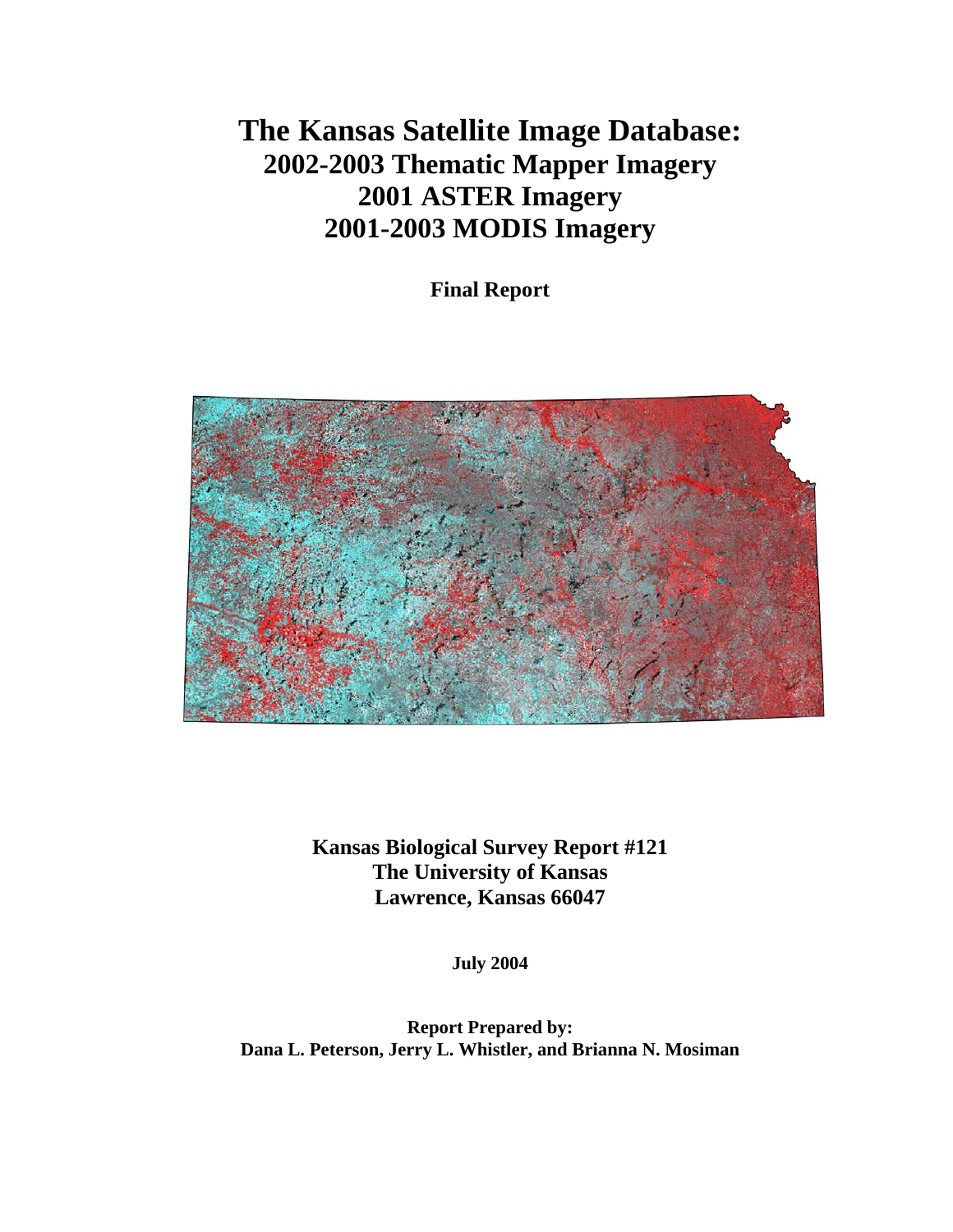## **Credits**

The Kansas Satellite Image Database (KSID) 2002-2003 was created at the Kansas Applied Remote Sensing (KARS) Program of the Kansas Biological Survey. The database was funded by the Kansas GIS Policy Board with funds from the Kansas Water Plan that are administered by the Kansas Water Office (Contract 2004-2099).

#### **Principal Investigators:**

Dana L. Peterson, Jerry L. Whistler, Stephen L. Egbert, Edward A. Martinko, and Kevin P. Price

#### **Principal Project Personnel:**

Dana L. Peterson, Jerry L. Whistler, and Brianna N. Mosiman

Citation for this report: Peterson, D.L., J.L. Whistler and B.N. Mosiman. 2004. The Kansas Satellite Image Database 2002-2003: Final Report. *Kansas Biological Survey Report #* 121 Lawrence, Kansas.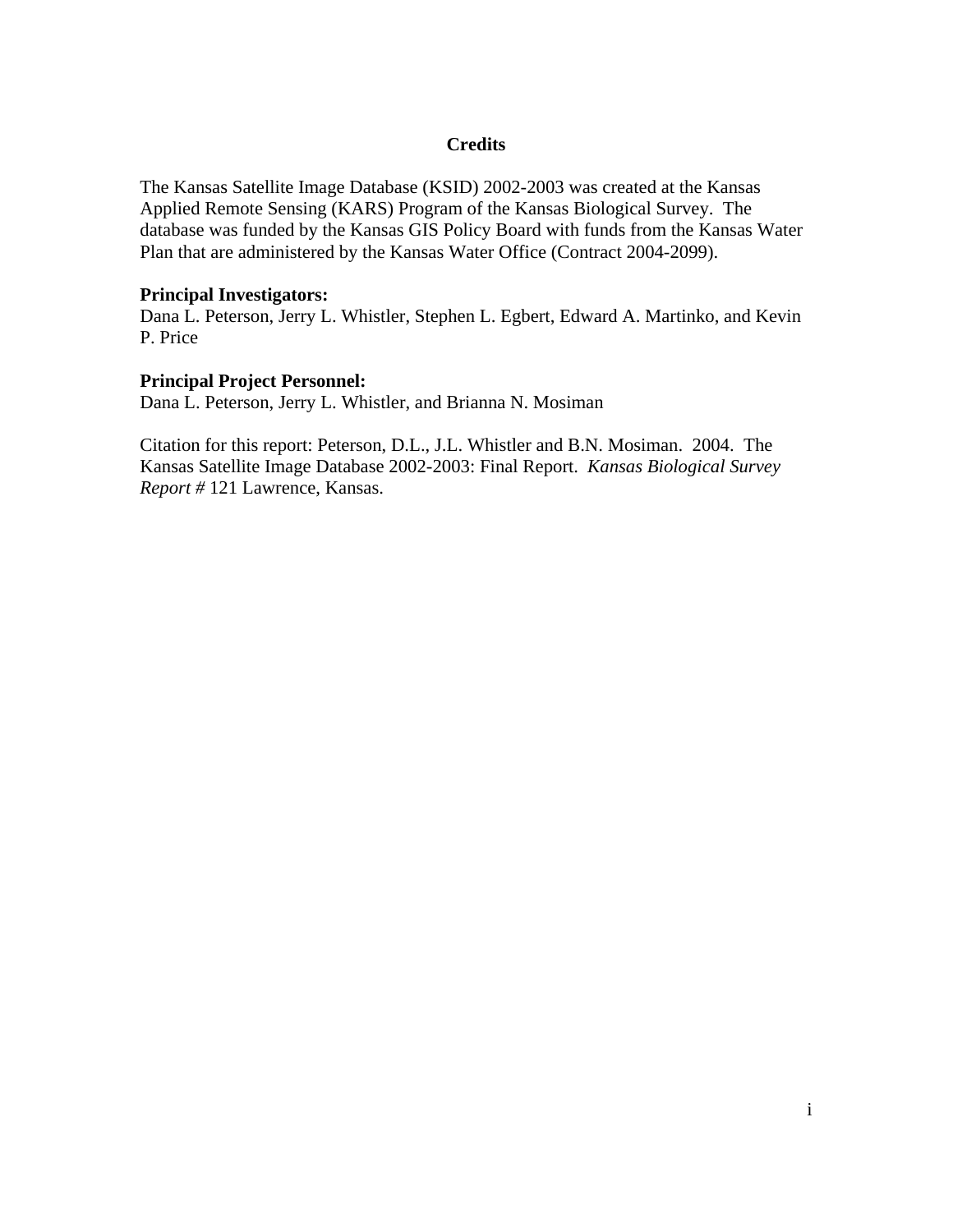## **Table of Contents**

| Appendix 1: Scenes used to create the TM/ETM+ county-tiled satellite image |  |
|----------------------------------------------------------------------------|--|
| Appendix 1: Scenes used to create the TM/ETM+ county-tiled satellite image |  |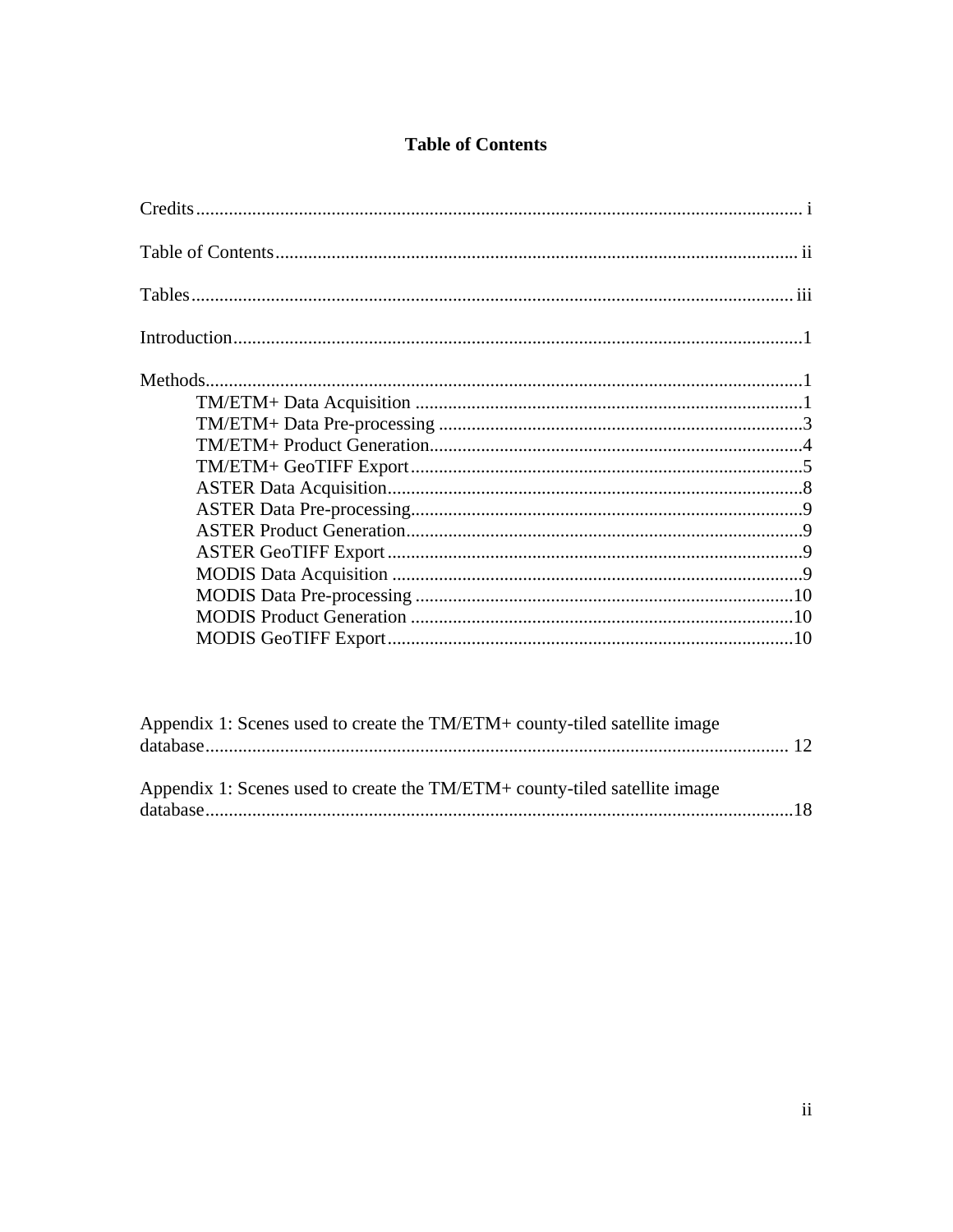# **Tables**

| Table 1. Dates for Landsat ETM+ and TM scenes in the Kansas Satellite Image             |  |
|-----------------------------------------------------------------------------------------|--|
|                                                                                         |  |
| Table 2. Scenes and counties affected by cloud cover. Cloud location identifies the     |  |
|                                                                                         |  |
| Table 3. Multispectral and panchromatic dates used to create the fused image products 7 |  |
| Table 4. MODIS NDVI periods and corresponding calendar days 11                          |  |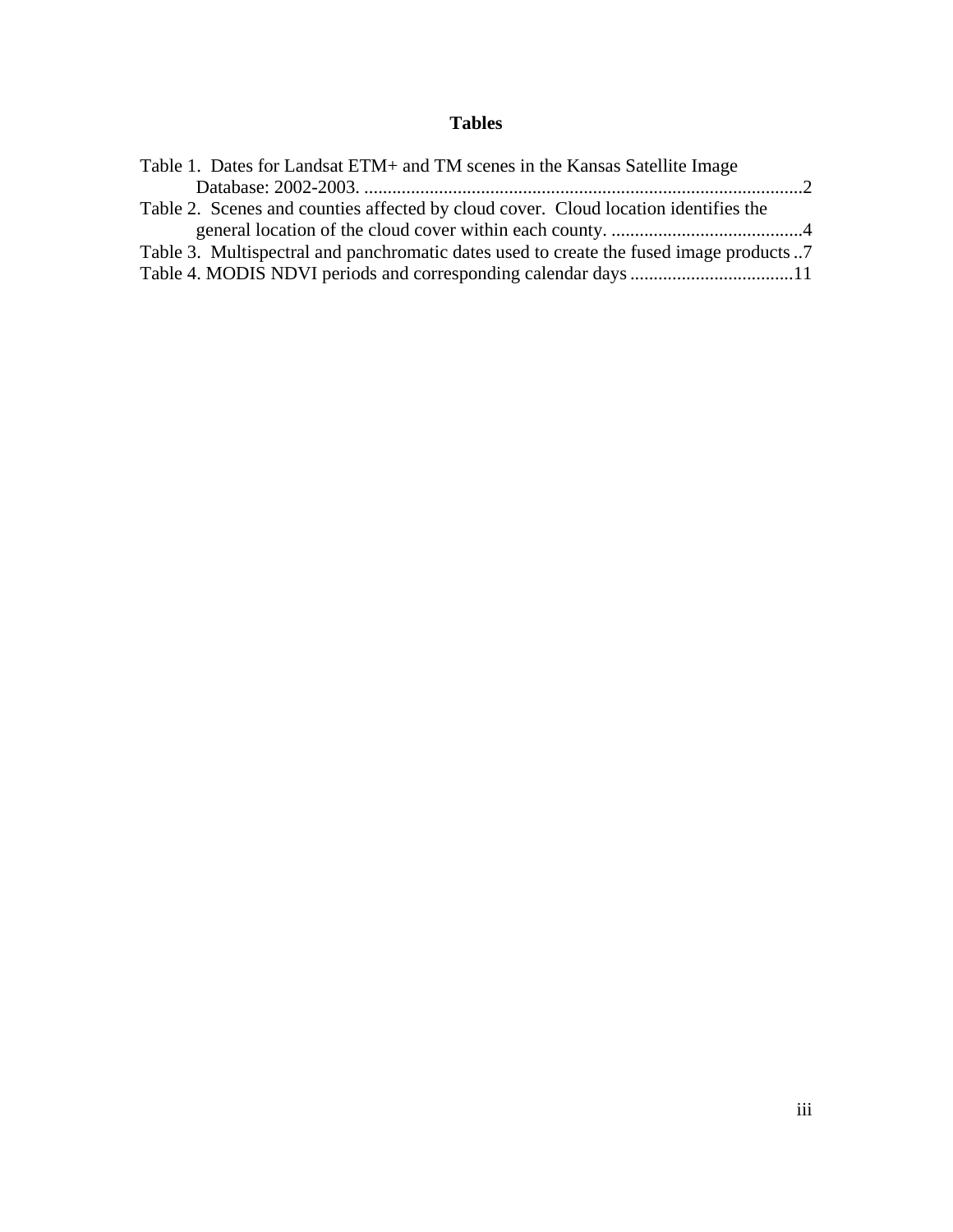#### **Introduction**

This report summarizes the research methods and results for construction of the Kansas Satellite Image Database (KSID) 2002-2003. The KSID consists of three image databases derived from three satellite sensors: 1) 2002-2003 terrain-corrected, precision rectified spring, summer, and fall Landsat 5 Thematic Mapper (TM) and Landsat 7 Enhanced Thematic Mapper (ETM+) imagery tiled by county; 2) precision rectified 2001 Advanced Spaceborne Thermal Emission and Reflectance (ASTER); and, 3) rectified 2001-2003 Moderate Resolution Imaging Spectroradiometer (MODIS) NDVI composites. All databases are in GeoTiff format.

The addition of the MODIS and ASTER databases to the existing TM/ETM+ satellite image database provides users with a wide variety of data containing high to coarse spatial resolution (15m to 250m) with varying temporal resolutions. The seamless MODIS NDVI database provides a quick, statewide assessment of vegetation condition throughout the year while the ASTER database augments the baseline Landsat TM/ETM+ database by providing up-to-date high-spatial resolution imagery over portions of Kansas.

The KSID is comprised of raw data and visual products. The raw data set includes the seven (TM) or eight (ETM+) geometrically corrected Landsat bands, the three ASTER bands, and the MODIS sixteen-day Normalized Difference Vegetation Index (NDVI) composites; all values are in their original units. The visual data set consists of: TM/ETM+ and scaled MODIS NDVI images, TM/ETM+ and ASTER false-color infrared composites, and TM/ETM+ resolution-enhanced natural color composites.

KSID was developed to provide federal, state, and local government and non-government entities and individuals a source for deriving recent land cover for application in natural resource management. In addition, the database is an essential component that will enable a future update to the Kansas land cover map, a core spatial database of Kansas. This satellite imagery database is also designed to provide educational and research opportunities using recent satellite imagery in K-12 classrooms and state universities.

#### **Methods**

#### **TM and ETM+**

#### *Data Acquisition*

Forty-eight Landsat Thematic Mapper (TM) and Enhanced Thematic Mapper (ETM+) scenes were obtained to compile a multitemporal (spring, summer, and fall), nearly cloud-free satellite image database for the state of Kansas. The primary criteria for scene selection, therefore, were the date of acquisition for the image and little or no cloud contamination (Table 1).

The Landsat satellite imagery (20 ETM+ scenes and 28 TM scenes) was ordered through the USGS Earth Resources Observation Systems (EROS) Data Center (EDC) and were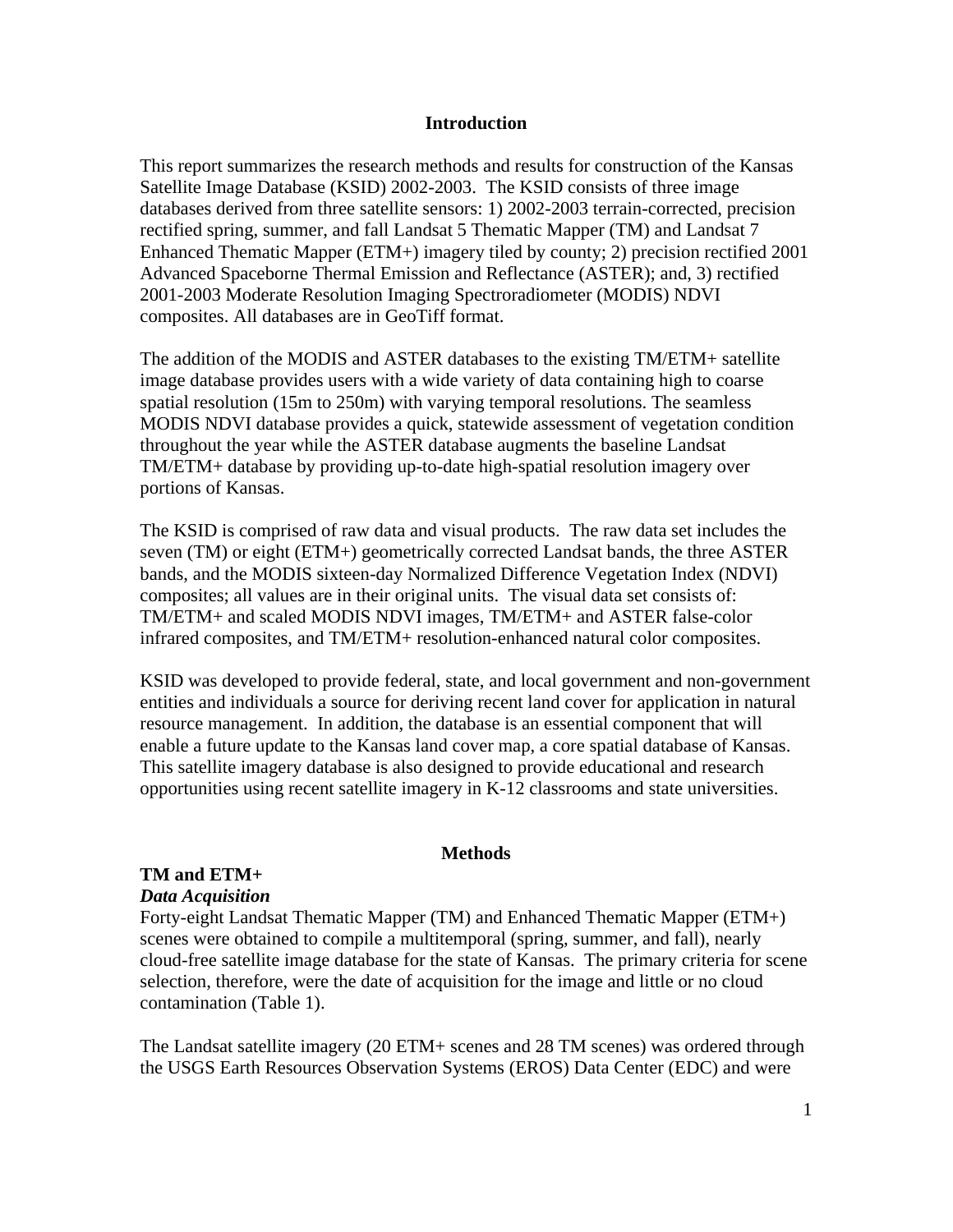processed using National Land Archive Production System (NLAPS). The scenes were level 1G products.

|                 |               | <b>Image Date</b> |            |
|-----------------|---------------|-------------------|------------|
| <b>Path/Row</b> | <b>Spring</b> | <b>Summer</b>     | Fall       |
| 26/34           | 04/28/2002    | 07/09/2002        | 10/05/2002 |
| 27/32           | 04/22/2003    | 07/24/2002        | 10/0/72003 |
| 27/33           | 04/22/2003    | 07/03/2003        | 10/23/2003 |
| 27/34           | 04/22/2003    | 07/03/2003        | 10/23/2003 |
| 28/32           | 04/21/2003    | 07/10/2003        | 10/14/2003 |
| 28/33           | 04/21/2003    | 07/10/2003        | 10/14/2003 |
| 28/34           | 04/21/2003    | 07/10/2003        | 10/14/2003 |
| 29/32           | 04/12/2003    | 07/17/2003        | 10/05/2003 |
| 29/33           | 04/12/2003    | 07/17/2003        | 09/19/2003 |
| 29/34           | 04/12/2003    | 07/17/2003        | 09/19/2003 |
| 30/32           | 04/24/2002    | 07/29/2002        | 09/15/2002 |
| 30/33           | 04/24/2002    | 07/29/2002        | 09/15/2002 |
| 30/34           | 04/24/2002    | 07/21/2002        | 09/15/2002 |
| 31/32           | 04/15/2002    | 07/20/2002        | 09/30/2002 |
| 31/33           | 04/15/2002    | 06/18/2002        | 09/30/2002 |
| 31/34           | 04/15/2002    | 06/18/2002        | 09/30/2002 |
|                 |               |                   |            |

Table 1. Dates for Landsat ETM+ and TM scenes in the Kansas Satellite Image Database: 2002-2003.

Italicized text indicates Landsat 5 data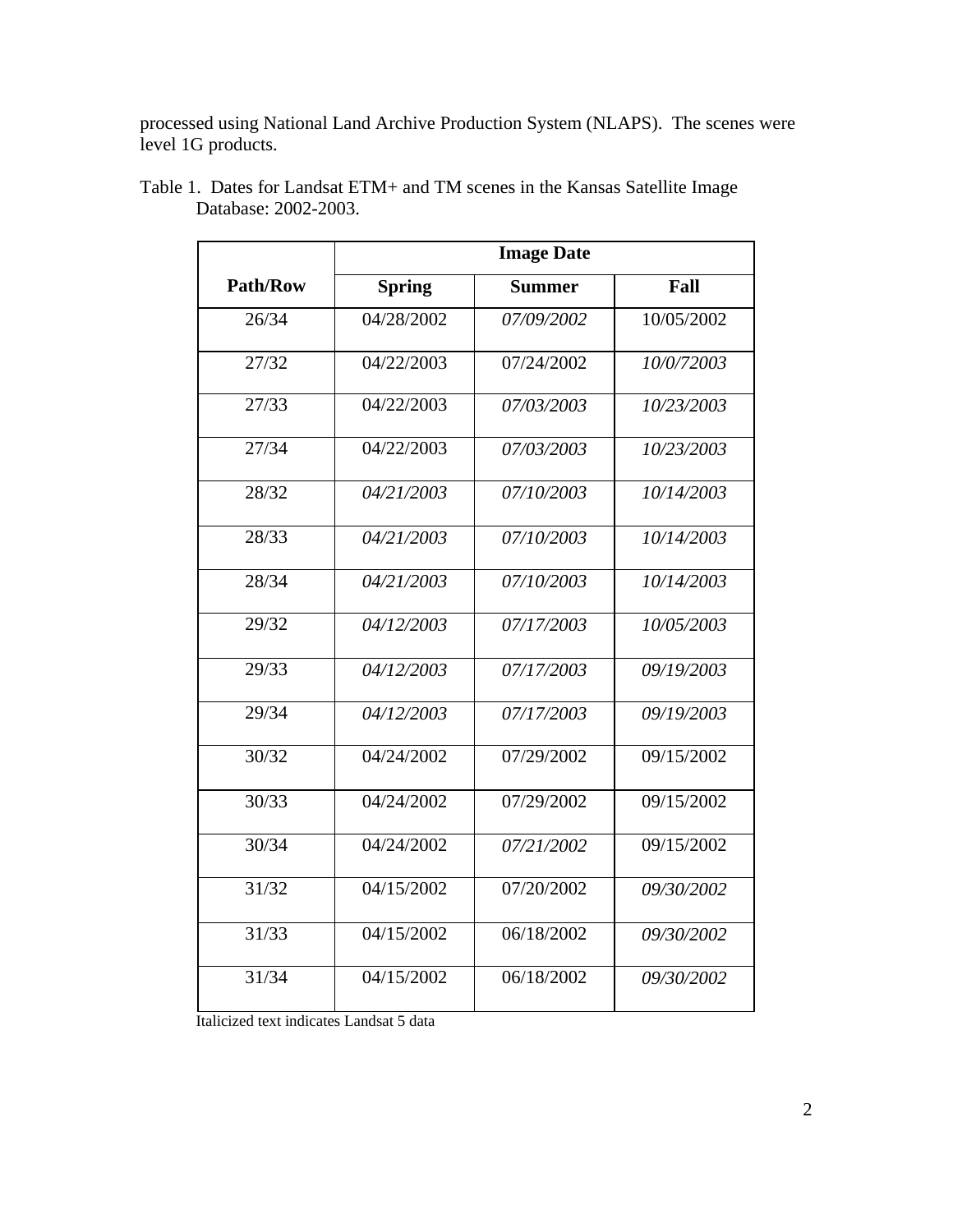The Landsat 7 ETM+ sensor collects data from eight bands of the electromagnetic (EM) spectrum: 1) blue (0.45-0.52 μm); 2) green (0.53-0.61 μm); 3) red (0.63-0.69 μm); 4) near-infrared (0.75-0.90 μm); 5) mid-infrared (1.55-1.75 μm); 6) thermal (10.4-12.5 μm); 7) mid-infrared (2.09-2.35  $\mu$ m); and 8) panchromatic (0.52-0.90  $\mu$ m). All bands have a spatial resolution of 30 m except for the thermal band (60 m) and the panchromatic band (15 m). Data for the thermal band is collected in both a high and low gain state (for more information regarding gain states, refer to *Landsat Data Users Handbook*, Chapter 6: Data Properties (http://ltpwww.gsfc.nasa.gov/IAS/handbook/handbook\_toc.html).

The Landsat 5 TM sensor collects data in seven bands of the EM spectrum. The primary differences between TM and ETM+ are 1) the absence of the panchromatic band, 2) the thermal band has a spatial resolution of 90 m, and 3) data for the thermal band is only collected for one gain state.

The Landsat 7 ETM+ sensor experienced an uncorrectable data anomaly (gaps in the imagery) due to failure of its Line Scan Corrector and ceased data collection in May 2003. Although the USGS EROS Data Center was able to fill the gaps with data from older scenes and began offering this product in the fall 2003, this product was deemed unsuitable for use in the KSID. The Landsat ETM+ problem reduced the amount of cloud-free imagery that could be purchased for the 2002-2003 TM/ETM+ database and forced us to rely more heavily on Landsat 5 imagery.

While best available imagery were acquired for the 2002-2003 TM/ETM+ image database, not all best available imagery were cloud-free. As a result, ten counties contained some type and extent of cloud cover (Table 2). County images contaminated with haze were left as-is. Those counties included Comanche, Jewell, Smith, Ellis, Osborne, and Sherman counties. Similarly, county images with 1-3 scattered popcorn clouds were also left as-is. Those counties included Nemaha, Pottawatomie, Riley, Mitchell, and Cheyenne counties. For four county images contaminated by clouds, a cloud-free product was created by substituting imagery from a cloud-free overlapping scene. These counties include Atchison, Cloud, Clark, and Thomas. For these counties, two summer multispectral and multispectral derived products (one containing clouds and the other cloud-free) are available in the 2003-2004 TM/ETM+ satellite image database.

#### *Data Pre-processing*

The Landsat satellite imagery (20 ETM+ scenes and 28 TM scenes) were purchased from the USGS Earth Resources Observation Systems (EROS) Data Center (EDC). The imagery were ordered with the following specifications: terrain corrected, 30-m pixel size, cubic convolution resampling, National Land Archive Production System (NLAPS) data format in the Universal Transverse Mercator Projection, WGS84.

Each ETM+ and TM scene was imported from its native format on CD-ROM to the local hard drive using ERDAS Imagine software. Each scene was inspected for cloud cover, line dropout, and system noise. As an additional check of a scene's spatial accuracy, each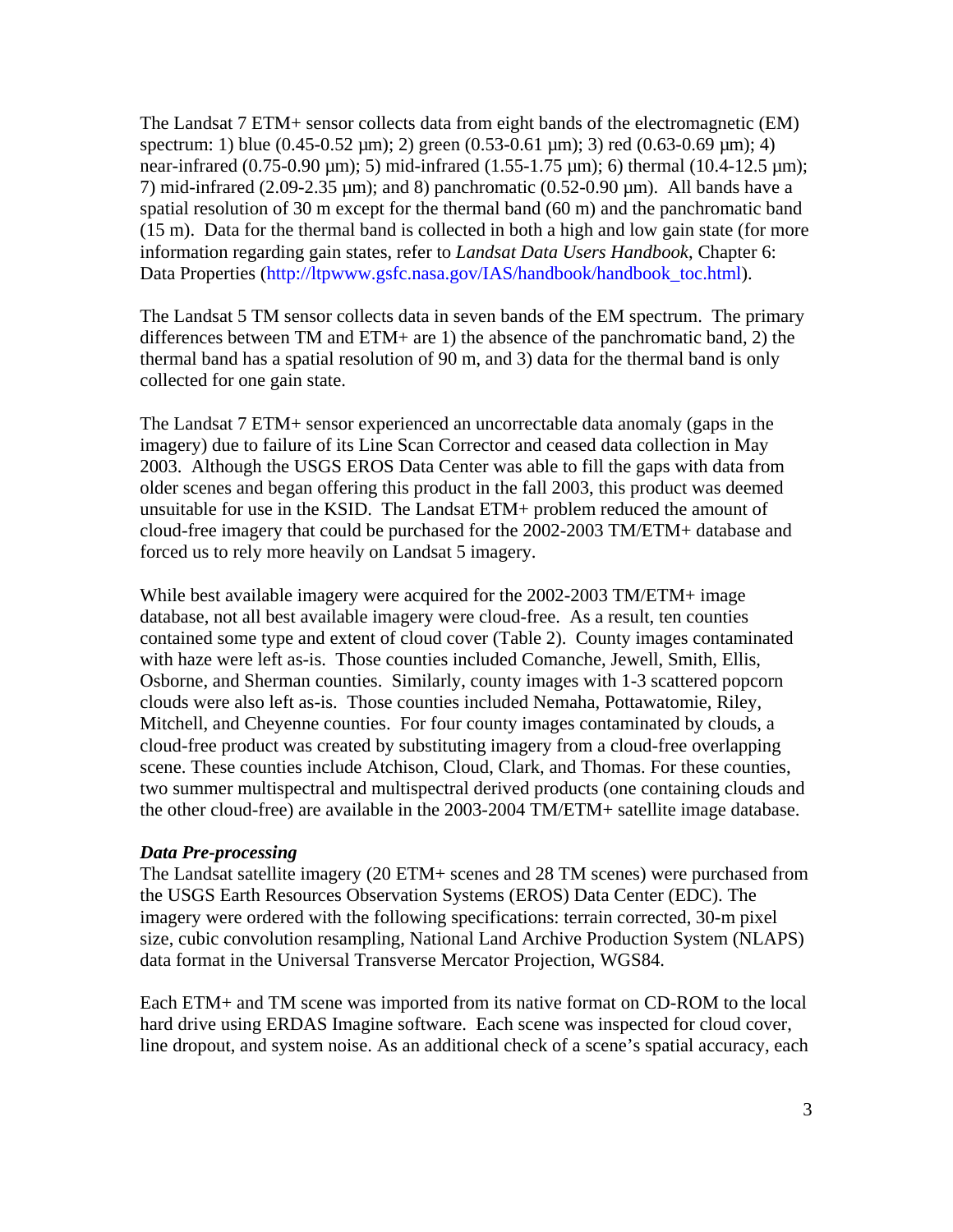scene was compared to a corresponding scene from the KSID 2000-2001 TM/ETM+ archive . The scenes were then reprojected to UTM, NAD83.

Table 2. Images and counties affected by cloud cover. Cloud location identifies the general location of the cloud cover within each county. Some counties were affected by haze, which was left as is. The counties highlighted in bold are those where cloud cover was eliminated by using an overlapping satellite image. The overlapping image date is listed in the column of the table.

|          |             |                 |                       | <b>Cloud</b>     |
|----------|-------------|-----------------|-----------------------|------------------|
| Path/Row | <b>Date</b> | County          | <b>Cloud Location</b> | <b>Free Date</b> |
| 27/33    | 07/03/2003  | <b>Atchison</b> | Northeast             | 07/24/2003       |
| 28/32    | 07/10/2003  | Nemaha          | East Central,         |                  |
|          |             |                 | popcorn clouds        | <b>NA</b>        |
| 28/33    | 07/10/2003  | Pottawatomie    | Northwest & West      |                  |
|          |             |                 | Central, popcorn      | <b>NA</b>        |
|          |             |                 | clouds                |                  |
|          |             | Riley           | Central,              |                  |
|          |             |                 | popcorn clouds        | <b>NA</b>        |
| 29/32    | 07/17/2003  | Jewell          | South & Central,      | NA               |
|          |             |                 | haze                  |                  |
|          |             | Smith           | Southwest, haze       | <b>NA</b>        |
| 29/33    | 07/17/2003  | Osborne         | West, haze            | <b>NA</b>        |
|          |             | <b>Cloud</b>    | East                  | 07/10/2003       |
|          |             | Mitchell        | East Central,         |                  |
|          |             |                 | popcorn cloud         | NA               |
| 29/34    | 07/17/2003  | Comanche        | Southwest, haze       | <b>NA</b>        |
|          |             | <b>Clark</b>    | Central and south     | 07/21/2003       |
| 31/32    | 07/17/2003  | Cheyenne        | Southwest,            |                  |
|          |             |                 | popcorn clouds        | <b>NA</b>        |
| 31/33    | 06/18/2002  | <b>Thomas</b>   | North                 | 07/20/2002       |
|          |             | Sherman         | Northeast, haze       | <b>NA</b>        |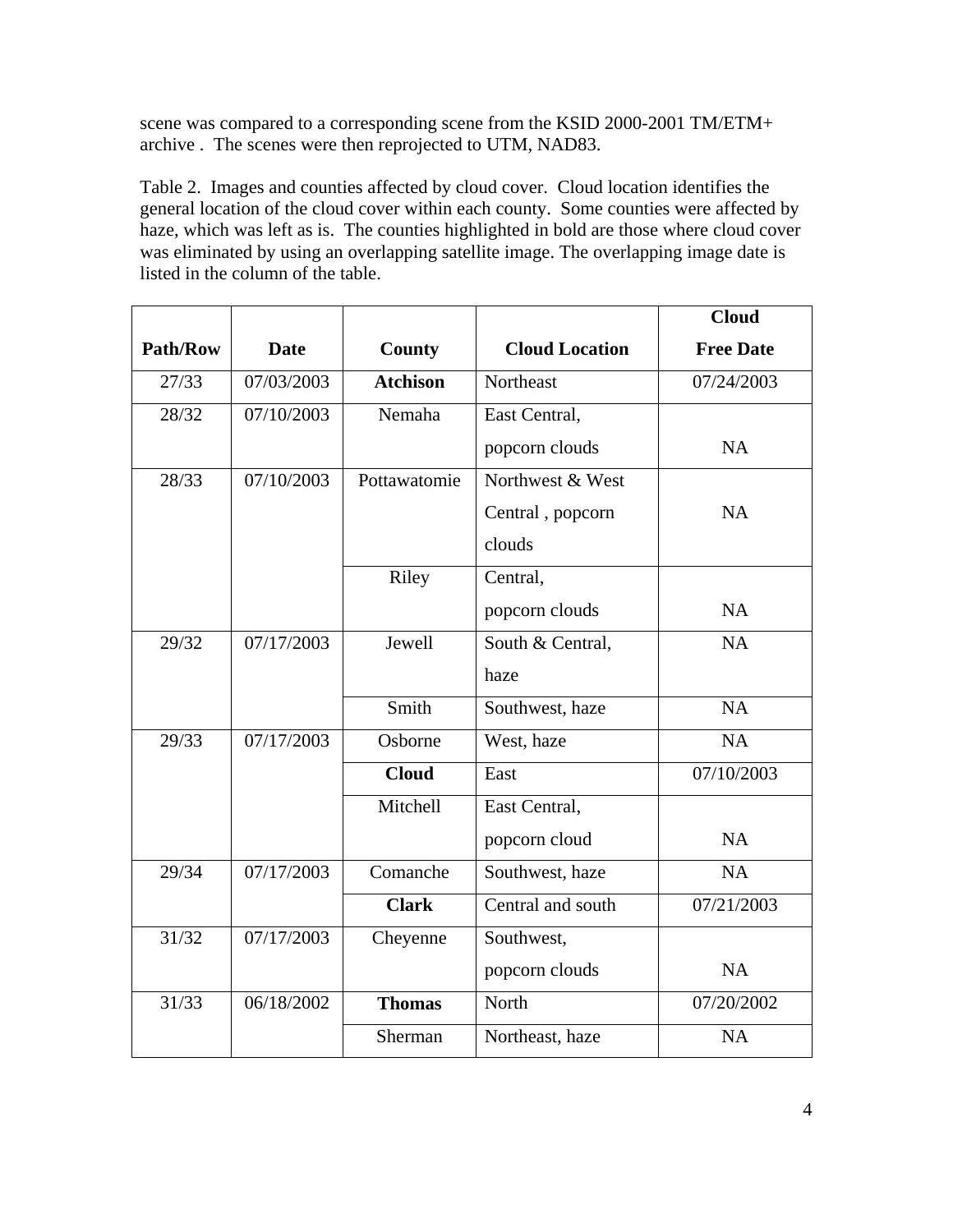## *Product Generation*

#### *Product 1, Raw Imagery.*

After pre-processing the data, the ETM+ and TM scenes were clipped to county boundaries to create the raw imagery data set. Appendix 1 contains a listing of scenes used to cover each county. Twenty-three counties required two images to be spliced together to obtain the full county extent before clipping. The county boundaries used for clipping were from the Kansas Cartographic Database. Models were written in ERDAS Imagine to automate the clip and splice/clip process.

After creating the county-tiled raw data set, three image products were created: a Normalized Difference Vegetation Index (NDVI) image, a false-color composite image, and a resolution enhanced natural color composite image.

#### *Product 2, NDVI Image.*

NDVI was calculated using the standard equation  $(TM4 - TM3)/(TM4 + TM3)$  where Landsat TM band 4 is the near-infrared band and Landsat TM band 3 is the red band. The data values were then rescaled from an original range of  $-1.0$  to  $+1.0$  to an 8-bit range of 0 to 255. NDVI is a measure of vegetation greenness and provides an indication of vegetation condition or health. The higher the NDVI values, the more photosynthetically active vegetation is present. Conversely, low NDVI values indicate little or no vegetation.

#### *Product 3, False-color Composite Image.*

False-color-infrared composites were created by assigning the red, green, and blue colors to TM bands 4, 3, and 2, respectively. The false-color composite (FCC) visually resembles a color-infrared photograph. The FCC is useful because it is easy to differentiate between vegetated and non-vegetated features. Vegetation is highly reflectively of near-IR energy and appears red. Various shades of red indicate vegetated features, while blue and gray areas indicate non-vegetated features. Because water absorbs near-IR energy, water bodies are also more easily identified in a FCC image. This is especially true for water bodies with low suspended sediment loads, which often appear black.

## *Product 4, Resolution-enhanced Image.*

The resolution-enhanced natural color composites were created by merging the panchromatic band with multispectral bands 7, 5, and 3. Because Landsat 5 images (which do not contain a panchromatic band) were used for 58% of the archive, it was necessary to use the panchromatic band from an off-date ETM+ image to create the resolution enhanced product (Table 3). For some Landsat 5 scenes, a KSID 2002-2003 ETM+ image was used. For other Landsat 5 scenes, a KSID 2000-2001 ETM+ image was use.

This product is actually a simulation of a natural color image because the resolutionenhanced image utilizes two infrared bands (7 and 5). The advantage to using the IR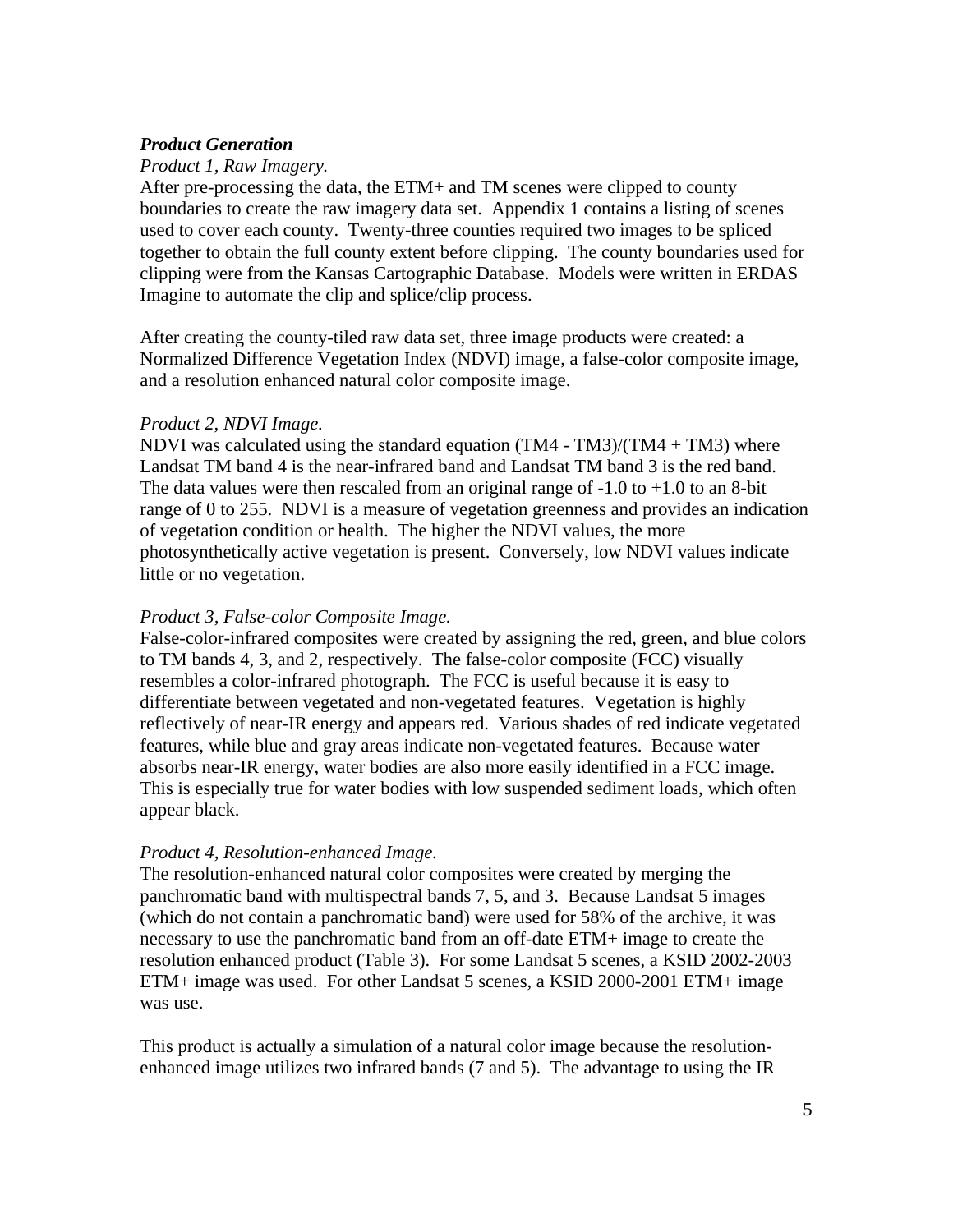bands is a haze-free image with superior image contrast. The trade-off is that the color of some features is exaggerated (e.g., dry or senescent vegetation will appear as shades of purple and orange rather than taupe and tan) and in some cases may be inaccurate (e.g., wet bare fields appear blue-gray).

## *GeoTIFF Export*

All county-tiled data products were exported from ERDAS Imagine files to GeoTIFF files. To minimize the need for users to adjust image contrast and brightness when displaying the images, data values were rescaled (stretched) for the panchromatic, falsecolor infrared composite, and the resolution-enhanced natural color composite images. The contrast stretch uses the following steps:

1. Calculate the mean and standard deviation for the entire image .

2. Calculate two gray-level values (Z1 and Z2), which are X standard deviation units below (Z1) and above (Z2) the mean. Where  $X = 3.0$  for panchromatic imagery,  $X = 2.0$ for FCC imagery, and  $X = 2.2$  for resolution-enhanced imagery.

3. The range Z1 to Z2 represents the range of gray-levels that will be mapped to the new range of 0 to 255. The input range of 1 to Z1 is mapped as 1 and the input range of Z2 to 255 is mapped as 255 (saturation).

The general equation for stretching image data values between Z1 and Z2 is: stretch value = (original image value - Z1)  $*(255 / (Z2 - Z1))$ 

File Name Convention: File names consist of the 2-letter county code, an underline  $(′_$ ), a six-digit date (month,day,year), and a 3-5 letter mnemonic for the image type.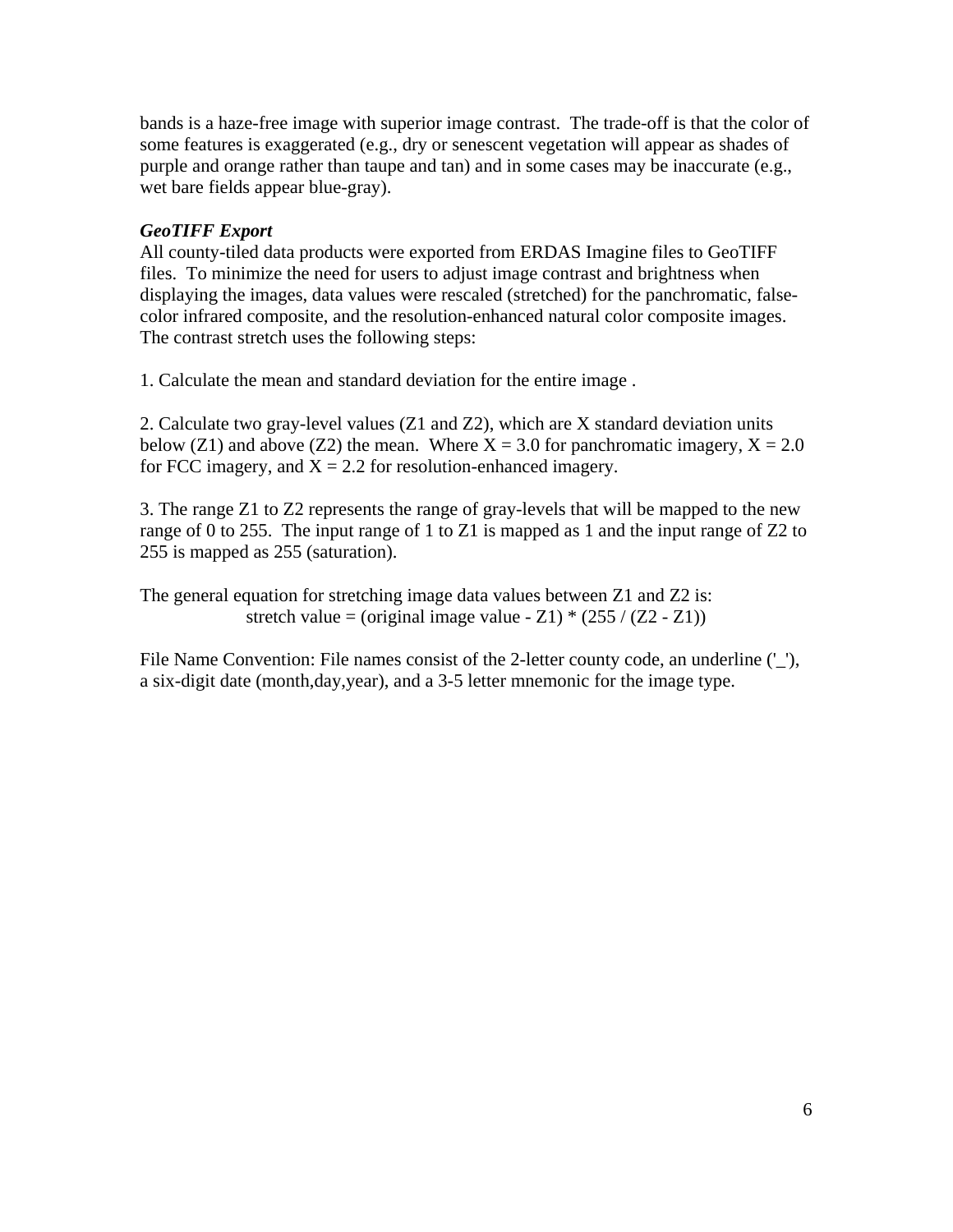Table 3. Multispectral and panchromatic dates used to create the fused image products. Fused image products for an ETM+ scene were created using the multispectral and panchromatic bands from the same date. When the fused product was created using TM multispectral data, a panchromatic band from an ETM+ scene with the closest date was used to create the fused product. Because all imagery from paths 28 and 29 were TM data, panchromatic bands from ETM+ images from the KSID 2000-2001archive were used to create the fused products.

| <b>Path/Row</b> | <b>Image Date</b>    |                     |
|-----------------|----------------------|---------------------|
|                 | <b>Multispectral</b> | <b>Panchromatic</b> |
| 26/34           | 04/28/2002           | 04/28/2002          |
|                 | 07/09/2002           | 04/28/2002          |
|                 | 10/05/2002           | 10/05/2002          |
| 27/32           | 04/22/2003           | 04/22/2003          |
|                 | 07/24/2002           | 07/24/2002          |
|                 | 10/07/2003           | 07/24/2002          |
| 27/33           | 04/22/2003           | 04/22/2003          |
|                 | 07/03/2003           | 04/22/2003          |
|                 | 10/23/2003           | 04/22/2003          |
| 27/34           | 04/22/2003           | 04/22/2003          |
|                 | 07/03/2003           | 04/22/2003          |
|                 | 10/23/2003           | 04/22/2003          |
| 28/32           | 04/21/2003           | 05/09/2001          |
|                 | 07/10/2003           | 08/13/2001          |
|                 | 10/14/2003           | 10/16/2001          |
| 28/33           | 04/21/2003           | 05/09/2001          |
|                 | 07/10/2003           | 07/09/2000          |
|                 | 10/14/2003           | 10/16/2001          |
| 28/34           | 04/21/2003           | 05/09/2001          |
|                 | 07/10/2003           | 07/09/2000          |
|                 | 10/14/2003           | 10/16/2001          |
| 29/32           | 04/12/2003           | 05/13/2001          |
|                 | 07/17/2003           | 07/03/2001          |
|                 | 10/05/2003           | 09/21/2001          |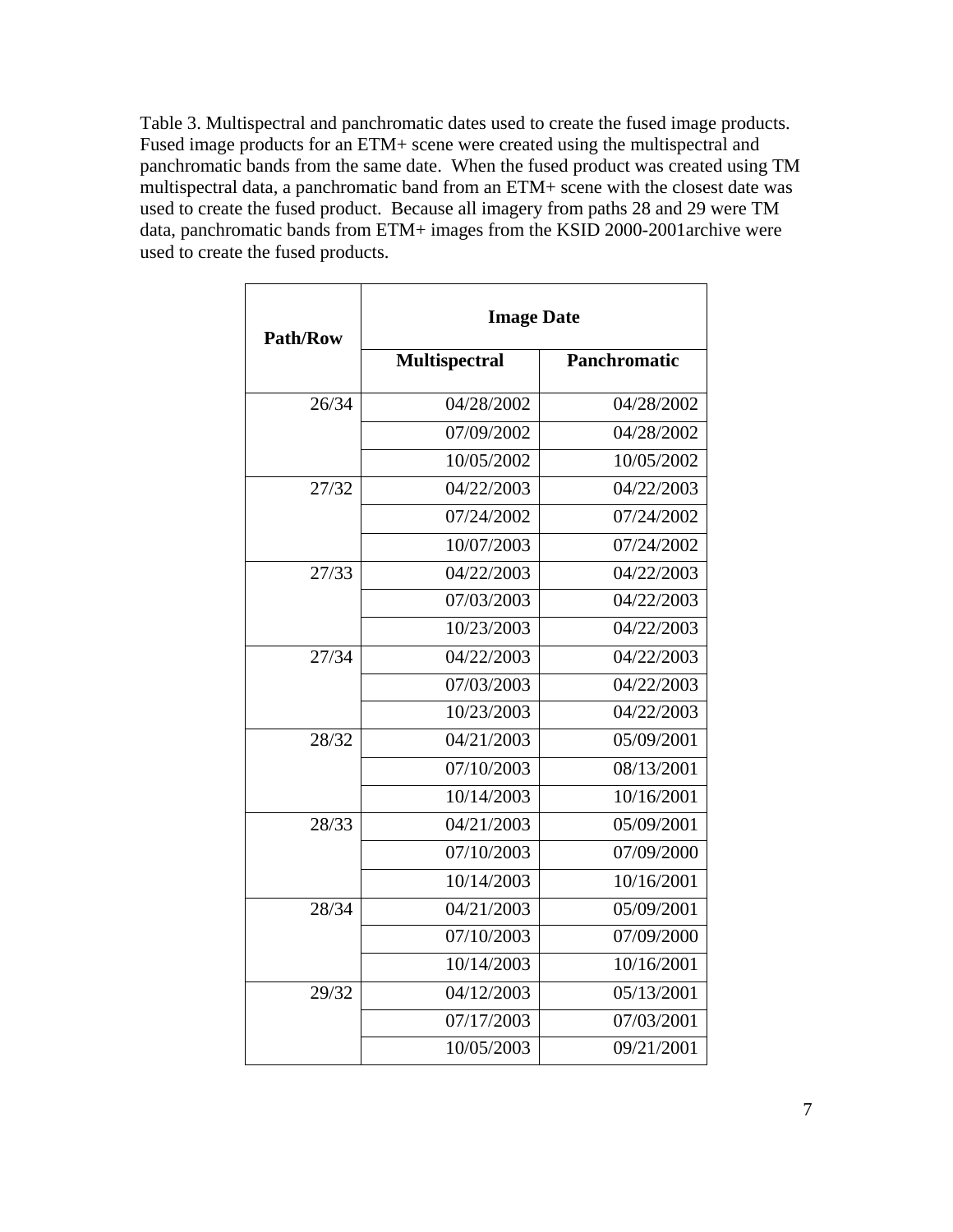| 29/33 | 04/12/2003 | 05/16/2001 |
|-------|------------|------------|
|       | 07/17/2003 | 08/04/2001 |
|       | 09/19/2003 | 09/21/2001 |
| 29/34 | 04/12/2003 | 05/16/2001 |
|       | 07/17/2003 | 08/04/2001 |
|       | 09/19/2003 | 10/23/2001 |
| 30/32 | 04/24/2002 | 04/24/2002 |
|       | 07/29/2002 | 07/29/2002 |
|       | 09/15/2002 | 09/15/2002 |
| 30/33 | 04/24/2002 | 04/24/2002 |
|       | 07/29/2002 | 07/29/2002 |
|       | 09/15/2002 | 09/15/2002 |
| 30/34 | 04/24/2002 | 04/24/2002 |
|       | 07/29/2002 | 09/15/2002 |
|       | 09/15/2002 | 09/15/2002 |
| 31/32 | 04/15/2002 | 04/15/2002 |
|       | 07/20/2002 | 07/20/2002 |
|       | 09/30/2002 | 07/20/2002 |
| 31/33 | 04/15/2002 | 04/15/2002 |
|       | 06/18/2002 | 06/18/2002 |
|       | 09/30/2002 | 06/18/2002 |
| 31/34 | 04/15/2002 | 04/15/2002 |
|       | 06/18/2002 | 06/18/2002 |
|       | 09/30/2002 | 06/18/2002 |

#### **ASTER**

#### *Data Acquisition*

The ASTER data were ordered free of charge from EROS Data Center. All available data covering all or part of Kansas were acquired. ASTER is an experimental research sensor and, unlike TM, ETM+ and MODIS sensors, data are not continuously collected but are only collected when an order has been placed. Therefore, the ASTER database does not provide complete coverage of the state.

ASTER collects data from 14 spectral bands and has a swath width of 60 kilometers. Three bands have a spatial resolution of 15 meters. Six bands have a spatial resolution of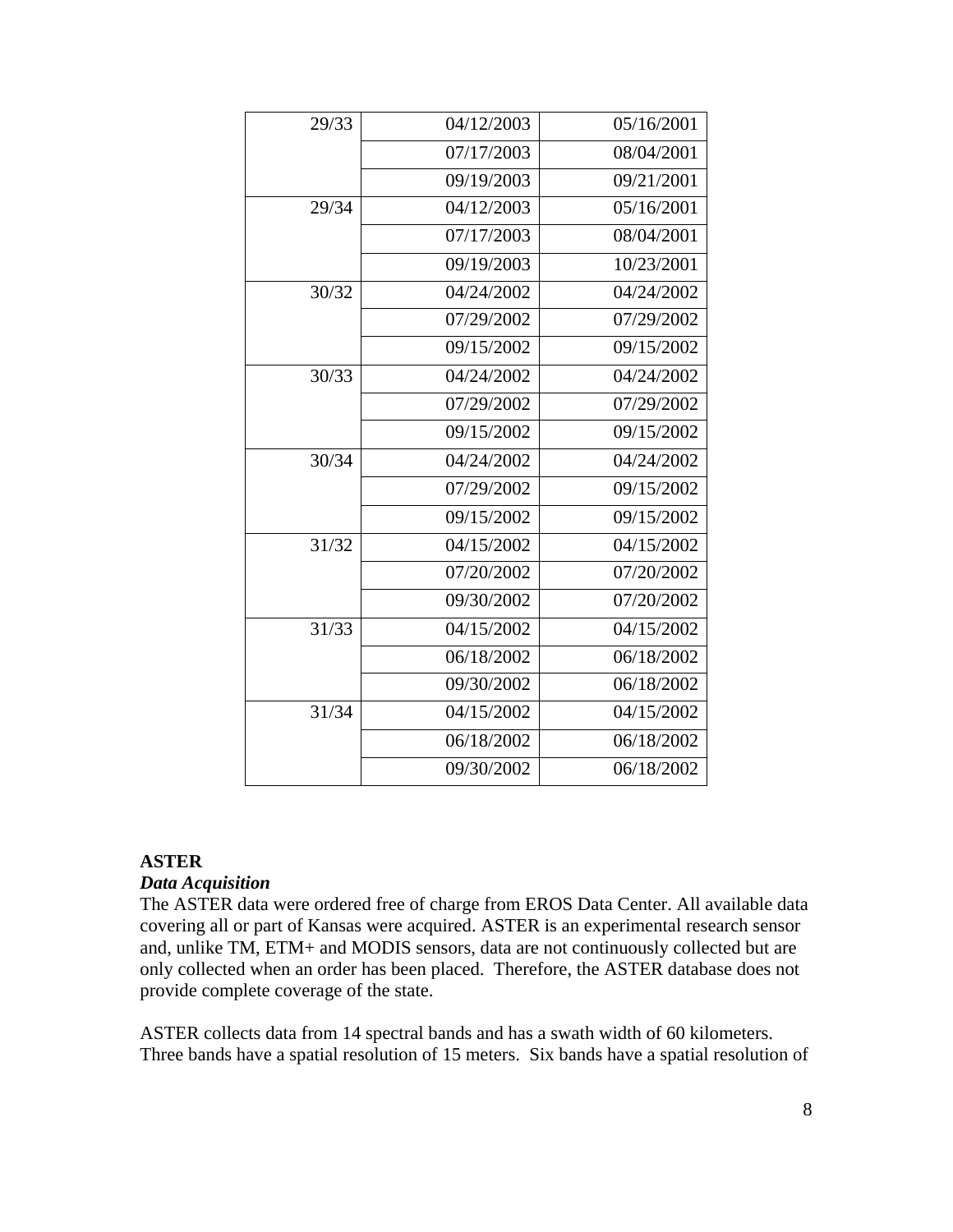30 meters and the remaining five bands have a spatial resolution of 90 meters. We acquired the 15-meter data which includes three bands: 1) green  $(0.52{\text -}0.60 \text{ }\mu\text{m})$ ; 2) red  $(0.63 - 0.69 \text{ µm})$ ; 3) near-infrared  $(0.76 - 0.86 \text{ µm})$ . For more information regarding ASTER data go to http://asterweb.jpl.nasa.gov/instrument/characterl.htm.

## *Data Pre-processing*

Each ASTER scene was electronically transferred and imported from its native format to the local hard drive using ERDAS Imagine software. Each scene was inspected for cloud cover, line dropout, and system noise. Of the 183 scenes acquired, 61 scenes met our data quality standards and are included in the database. After data were inspected, the images were precision rectified (RMSE < 5m) and reprojected from their native Universal Transverse Mercator (UTM) projection (no datum or spheroid specified) to UTM datum NAD83, and spheroid GRS1980 using the cubic convolution resampling technique.

## *Product Generation*

## *Product 1, False-color Composite Image.*

False-color-infrared composites were created by assigning red, green, and blue to ASTER bands 3, 2,and 1, respectively. The false-color composite (FCC) visually resembles a color-infrared photograph. The FCC is useful because it easily differentiates between vegetated and non-vegetated features. Vegetation is highly reflectively of near-IR energy and appears red. Various shades of red indicate vegetated features, while blue and gray areas indicate non-vegetated features. Because water absorbs near-IR energy, water bodies are also more easily identified in a FCC image. This is especially true for water bodies with low suspended sediment loads, which often appear black.

## *GeoTIFF Export*

The false color composite data products were exported from ERDAS Imagine files to GeoTIFF files.

## File Name Convention:

The file names consist of a two character county abbreviation that corresponds to the county most covered by the ASTER scene. Additional two character county abbreviations are used for counties partially covered by the ASTER scene. The next six characters correspond to the image date (month, day, year) followed by three characters describing the product type (fcc  $=$  false color-composite).

## **MODIS**

## *Data Acquisition*

The MODIS 16-day composite NDVI data were acquired free of charge from the USGS Earth Resources Observation Systems (EROS) Data Center Land Processes Distributed Active Archive Center (LPDAAC). The original data were in Hierarchical Data Format (HDF) and had a native projection of Sinusoidal, WGS 84.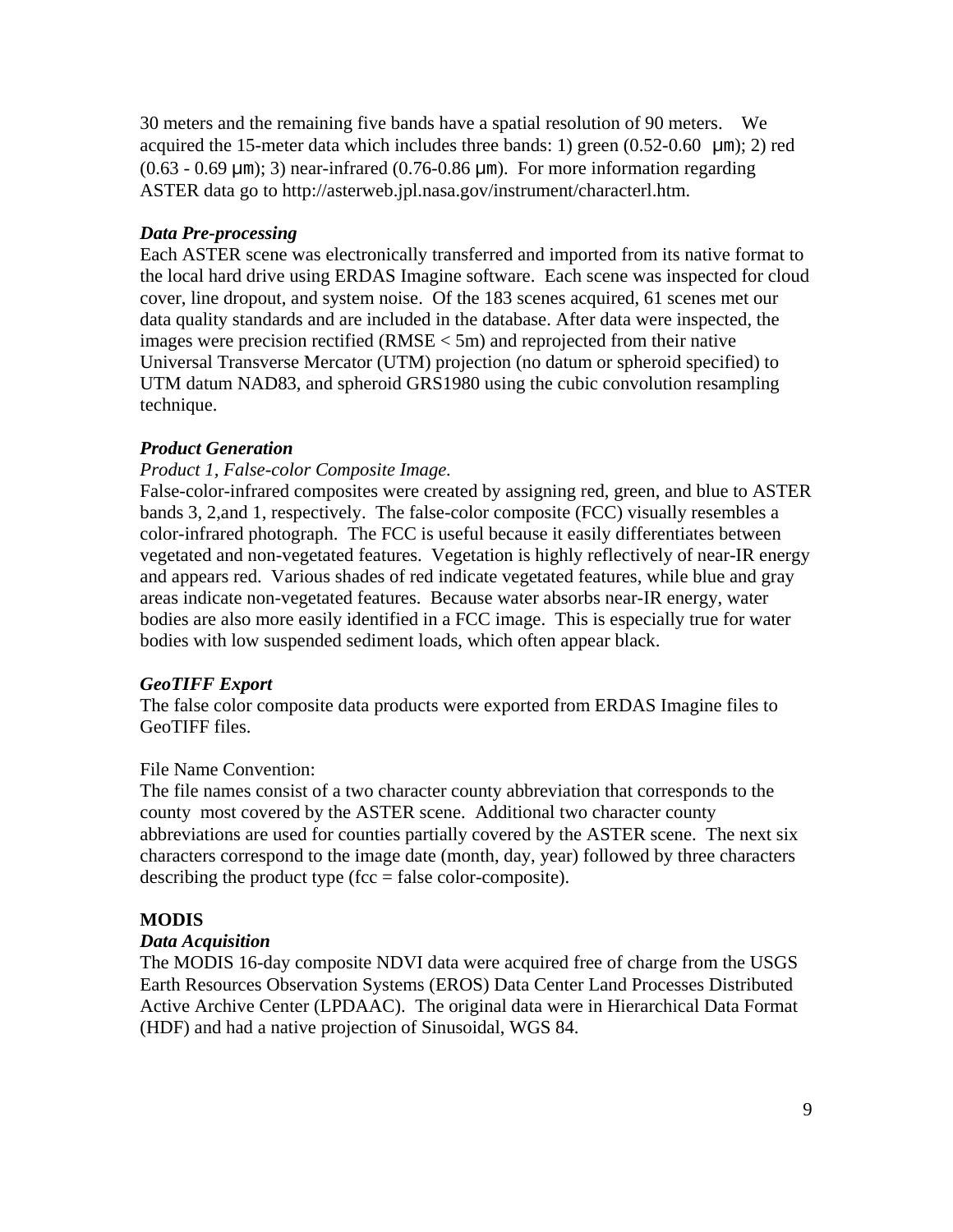The MODIS sensor collects data from 36 bands of the electromagnetic (EM) spectrum in three spatial resolutions (250 m, 500 m, and 1 km). Only the 250 m NDVI data are currently included in the KSID. Bands 1 and  $2(0.62-0.67 \,\mu m,$  and  $0.84-0.87 \,\mu m)$  bands were used by LPDAAC to generate the NDVI composites using the standard formula  $(NIR + Red/NIR - Red)$  where MODIS band 2 is the near-infrared band and band 1 is the red band. An atmospheric correction was applied and then the data was converted to surface reflectance using other bands. For more information on this process visit http://edcdaac.usgs.gov/modis/mod13q1v4.asp.

## *Data Pre-processing*

Data were obtained to compile a three-year (2001-2003) multitemporal NDVI image database. MODIS NDVI scenes from three 10° x 10° lat/long tiles (tiles H09V05, H10V05, and H10V09) are required to provide complete coverage of Kansas. A statewide image was generated by mosaicking the three MODIS NDVI tiles. Each NDVI image depicts a 16-day composite period. See Table 5 for a list of calendar days corresponding to each 16-day composite.

Each 10° x 10° lat/long tile of MODIS NDVI data was imported from its native format on DVD to the local hard drive using ERDAS Imagine software. After the NDVI data were imported, the individual tiles for a single date were mosaicked to create a single image. The mosaicked images were then subset to the Kansas political boundaries using a vector data file. Lastly, the Kansas images were reprojected from Sinusoidal to Lambert Conformal Conic, Clarke 1866, NAD27 using the nearest neighbor resampling technique.

## *Product Generation*

## *Product 1, Raw NDVI.*

After pre-processing the data, the MODIS NDVI composites were clipped to the state boundary to create the raw NDVI data set. The valid data range for raw NDVI is –2000 to 10,000.

## *Product2, Scaled NDVI.*

To generate a visual product, raw NDVI values ranging from -2000 to 10,000) were rescaled to 0-200. A linear color ramp was then applied to each image to where intensities of browns to greens represent relatively low NDVI to high NDVI values.

## *GeoTIFF Export*

All statewide NDVI composites were exported from ERDAS Imagine files to GeoTIFF files.

File Name Convention: File names consist of three letters identifying the MODIS sensor ('mod'), the spatial resolution of the data ('250'), an underline  $'$ ), the year, the composite period number, the product ('NDVI'), and ('\_'), and the terms "raw" or "scaled" indicating the data value range. For example, the file named mod250\_2003p13NDVI\_scaled.tif contains the MODIS NDVI composite Period 13 dating from July12 to July27, 2003.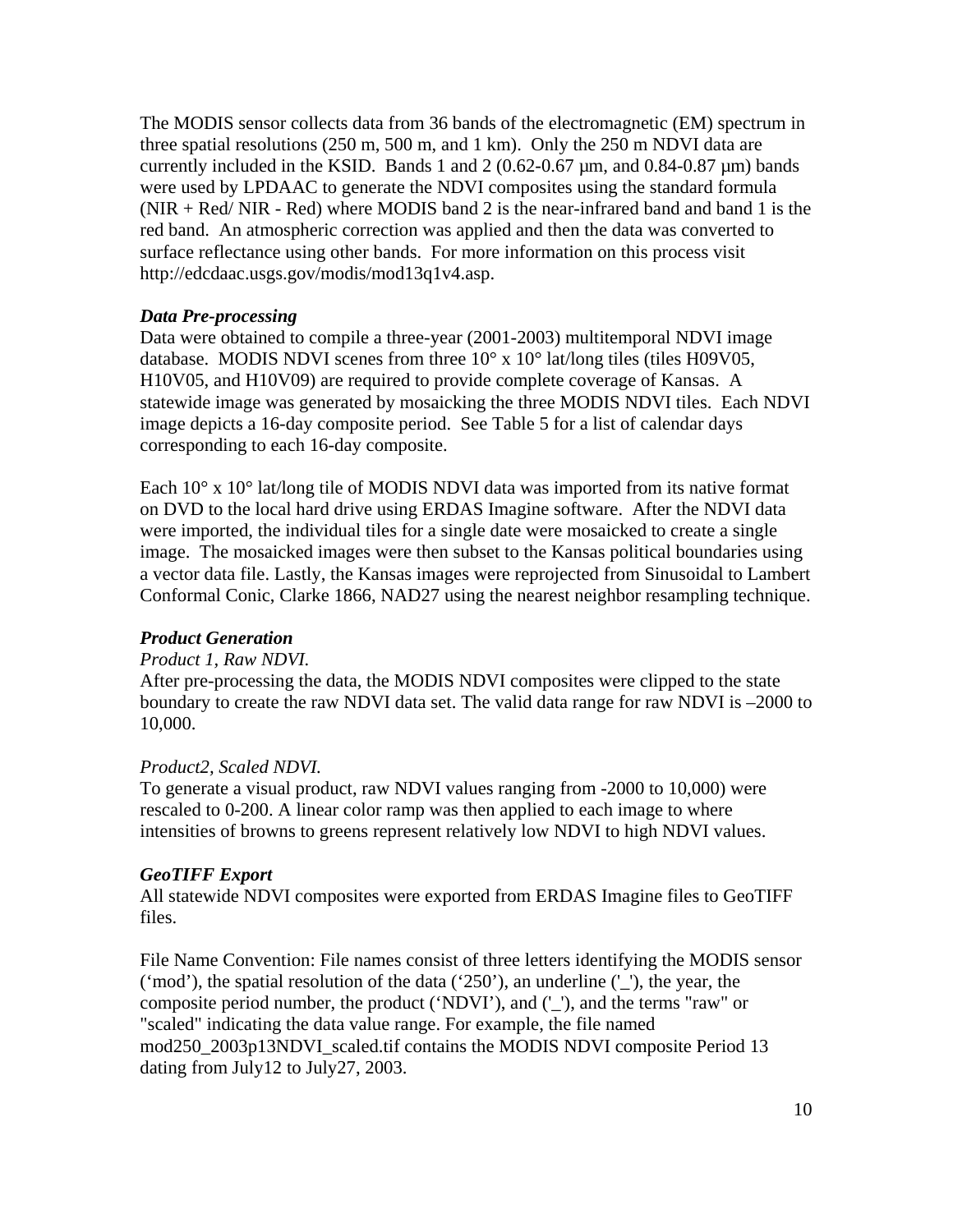| 16-day<br>Composite<br><b>Period</b> | <b>Start Date</b> | <b>End Date</b> |
|--------------------------------------|-------------------|-----------------|
| $\mathbf{1}$                         | January 1         | January 16      |
| $\overline{c}$                       | January 17        | February 1      |
| $\overline{3}$                       | February 2        | February 17     |
| $\overline{4}$                       | February 18       | March 5         |
| 5                                    | March 6           | March 21        |
| 6                                    | March 22          | April 6         |
| 7                                    | April 7           | April 22        |
| 8                                    | April 23          | May 8           |
| 9                                    | May 9             | May 24          |
| 10                                   | May 25            | June 9          |
| 11                                   | June 10           | June 25         |
| 12                                   | June 26           | July 11         |
| 13                                   | July 12           | July 27         |
| 14                                   | July 28           | August 12       |
| 15                                   | August 13         | August 28       |
| 16                                   | August 29         | September 13    |
| 17                                   | September 14      | September 29    |
| 18                                   | September 30      | October 15      |
| 19                                   | October 16        | October 31      |
| 20                                   | November 1        | November 16     |
| 21                                   | November 17       | December 2      |
| 22                                   | December 3        | December 18     |
| 23                                   | December 19       | December 31     |

Table 4. MODIS NDVI composite periods and corresponding calendar days.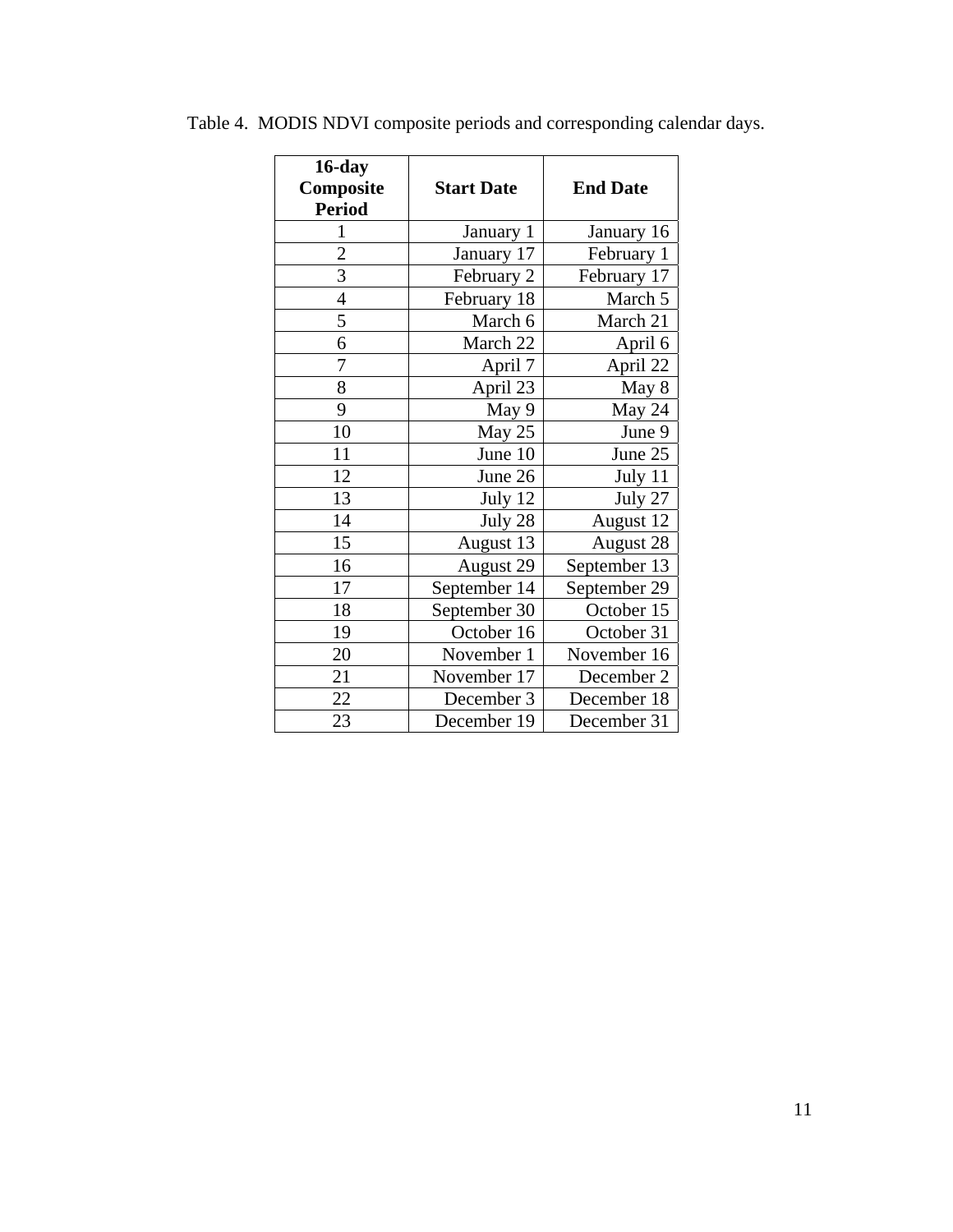**Appendix 1** 

Scenes used to create the county-tiled satellite image database.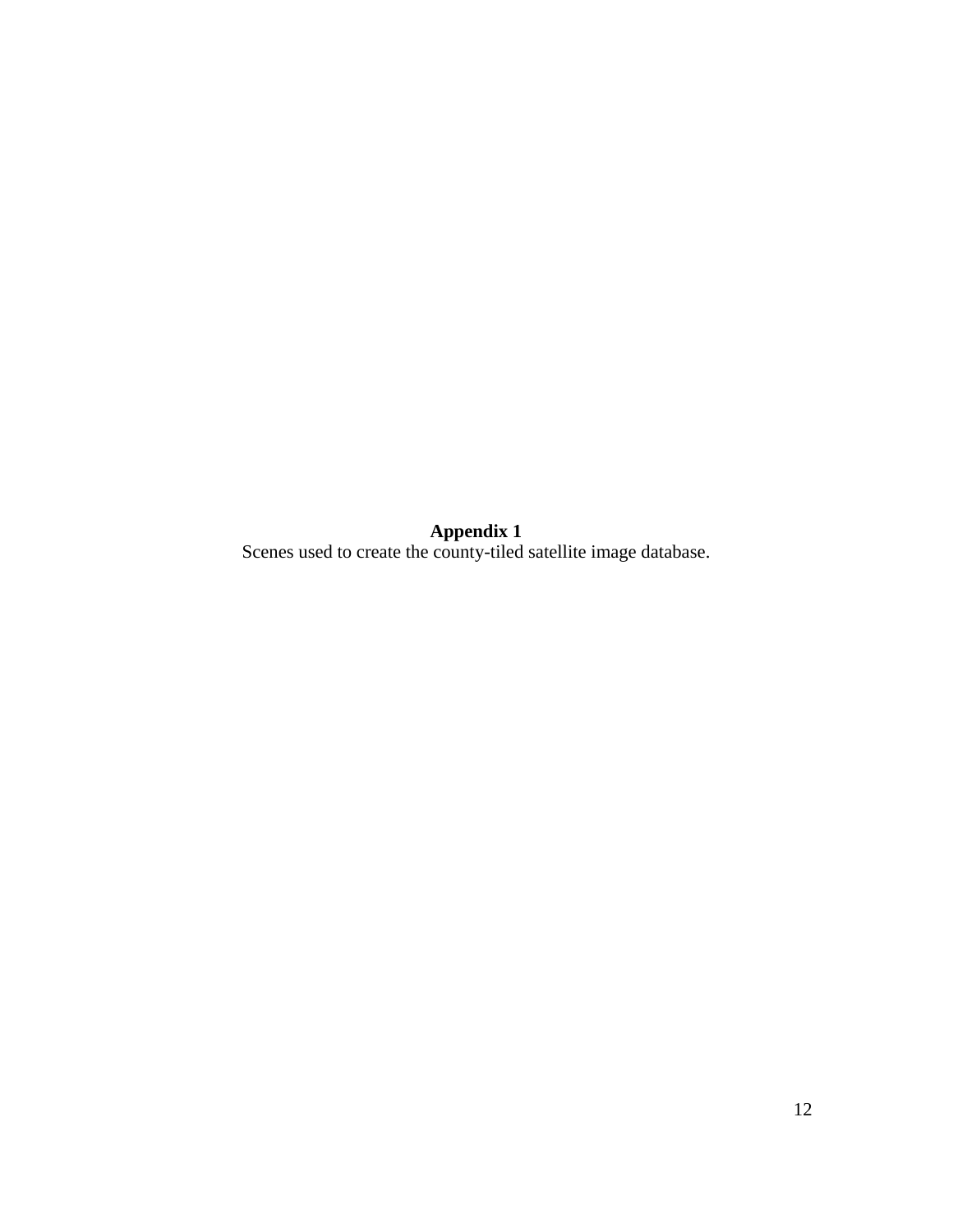| County        | <b>Path/Row</b> | <b>Image Date</b> |               |            |
|---------------|-----------------|-------------------|---------------|------------|
|               |                 | <b>Spring</b>     | <b>Summer</b> | Fall       |
| Allen         | 27/34           | 04/22/2003        | 07/03/2003    | 10/23/2003 |
| Anderson*     | 27/33           | 04/22/2003        | 07/03/2003    | 10/23/2003 |
|               | 27/34           | 04/22/2003        | 07/03/2003    | 10/23/2003 |
| Atchison      | 27/33           | 04/22/2003        | 07/03/2003    | 10/23/2003 |
| <b>Barber</b> | 29/34           | 04/12/2003        | 07/17/2003    | 09/19/2003 |
| <b>Barton</b> | 29/33           | 04/12/2003        | 07/17/2003    | 09/19/2003 |
| Bourbon       | 26/34           | 04/28/2002        | 07/09/2002    | 10/05/2002 |
| <b>Brown</b>  | 27/32           | 04/22/2003        | 07/03/2003    | 10/07/2003 |
| <b>Butler</b> | 28/34           | 04/21/2003        | 07/10/2003    | 10/14/2003 |
| Chase         | 28/33           | 04/21/2003        | 07/10/2003    | 10/14/2003 |
| Chautauqua    | 27/34           | 04/22/2003        | 07/03/2003    | 10/23/2003 |
| Cherokee      | 26/34           | 04/28/2002        | 07/09/2002    | 10/05/2002 |
| Cheyenne*     | 31/32           | 04/15/2002        | 07/20/2002    | 09/30/2002 |
|               | 31/33           | 04/15/2002        | 06/18/2002    | 09/30/2002 |
| $Clark*$      | 29/34           | 04/12/2003        | 07/17/2003    | 09/19/2003 |
|               | 30/34           | 04/24/2002        | 07/29/2002    | 09/15/2002 |
| Clay          | 28/33           | 04/21/2003        | 07/10/2003    | 10/14/2003 |
| Cloud*        | 29/32           | 04/12/2003        | 07/17/2003    | 10/05/2003 |
|               | 29/33           | 04/12/2003        | 07/17/2003    | 09/19/2003 |
| Coffey*       | 27/33           | 04/22/2003        | 07/03/2003    | 10/23/2003 |
|               | 27/34           | 04/22/2003        | 07/03/2003    | 10/23/2003 |
| Comanche      | 29/34           | 04/12/2003        | 07/17/2003    | 09/19/2003 |
| Cowley        | 28/34           | 04/21/2003        | 07/10/2003    | 10/14/2003 |
| Crawford      | 26/34           | 04/28/2002        | 07/09/2002    | 10/05/2002 |
| Decatur*      | 30/32           | 04/24/2002        | 07/29/2002    | 09/15/2002 |
|               | 30/33           | 04/24/2002        | 07/29/2002    | 09/15/2002 |
| Dickinson     | 28/33           | 04/21/2003        | 07/10/2003    | 10/14/2003 |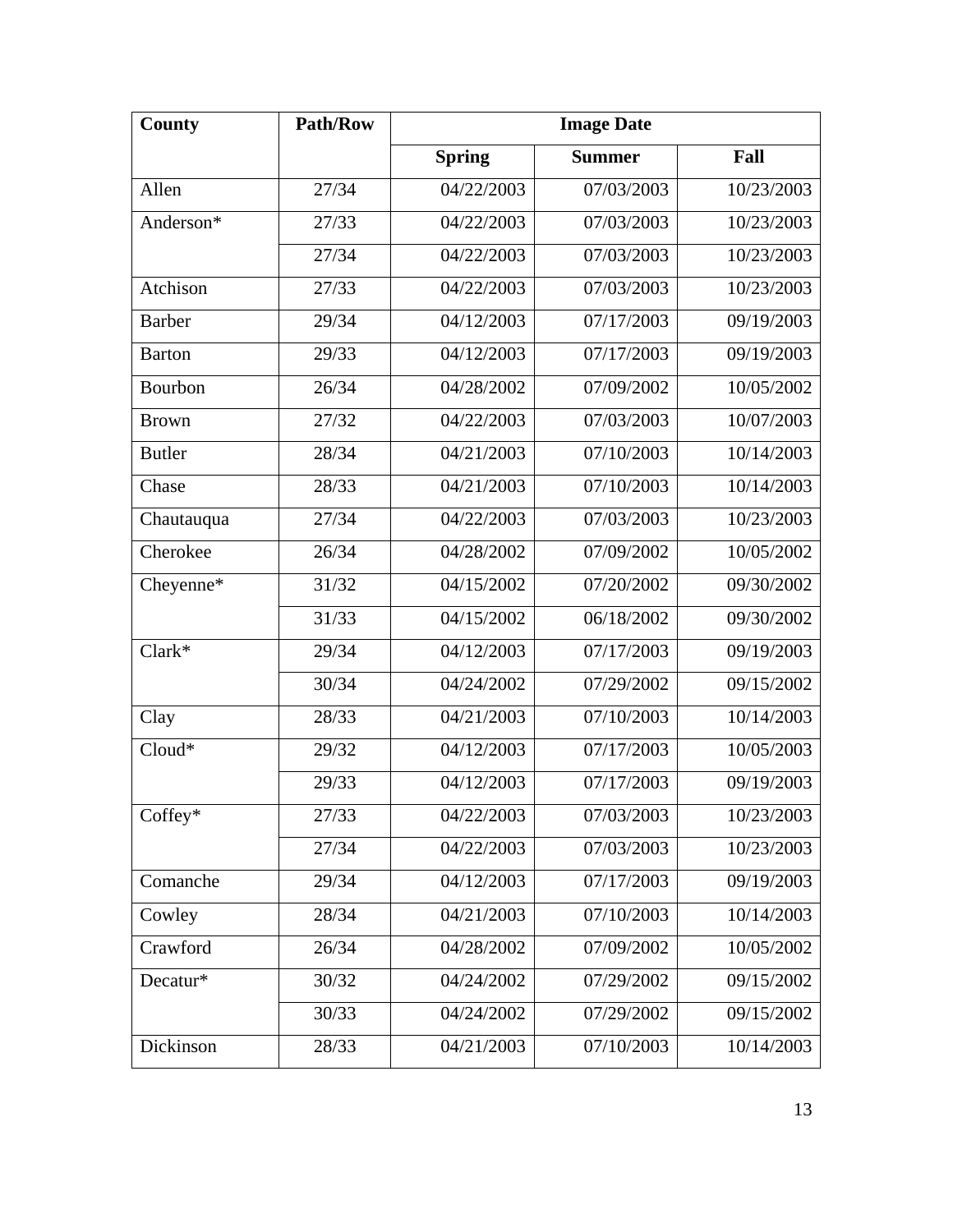| Doniphan  | 27/32 | 04/22/2003 | 07/24/2002 | 10/07/2003 |
|-----------|-------|------------|------------|------------|
| Douglas   | 27/33 | 04/22/2003 | 07/03/2003 | 10/23/2003 |
| Edwards   | 29/34 | 04/12/2003 | 07/17/2003 | 09/19/2003 |
| Elk       | 27/34 | 04/22/2003 | 07/03/2003 | 10/23/2003 |
| Ellis*    | 29/33 | 04/12/2003 | 07/17/2003 | 09/19/2003 |
|           | 30/33 | 04/24/2002 | 07/29/2002 | 09/15/2002 |
| Ellsworth | 29/33 | 04/12/2003 | 07/17/2003 | 09/19/2003 |
| Finney*   | 30/34 | 04/24/2002 | 0721/2002  | 09/15/2002 |
|           | 30/33 | 04/24/2002 | 07/29/2002 | 09/15/2002 |
| Ford      | 30/34 | 04/24/2002 | 07/29/2002 | 09/15/2002 |
| Franklin  | 27/33 | 04/22/2003 | 07/03/2003 | 10/23/2003 |
| Geary     | 28/33 | 04/21/2003 | 07/10/2003 | 10/14/2003 |
| Gove      | 30/33 | 04/24/2002 | 07/29/2002 | 09/15/2002 |
| Graham    | 30/33 | 04/24/2002 | 07/29/2002 | 09/15/2002 |
| Grant     | 31/34 | 04/15/2002 | 06/18/2002 | 09/30/2002 |
| Gray      | 30/34 | 04/24/2002 | 07/29/2002 | 09/15/2002 |
| Greeley   | 31/33 | 04/15/2002 | 06/18/2002 | 09/30/2002 |
| Greenwood | 27/34 | 04/22/2003 | 07/03/2003 | 10/23/2003 |
| Hamilton* | 31/33 | 04/15/2002 | 06/18/2002 | 09/30/2002 |
|           | 31/34 | 04/15/2002 | 06/18/2002 | 09/30/2002 |
| Harper    | 28/34 | 04/21/2003 | 07/10/2003 | 10/14/2003 |
| Harvey    | 28/34 | 04/21/2003 | 07/10/2003 | 10/14/2003 |
| Haskell   | 30/34 | 04/24/2002 | 07/29/2002 | 09/15/2002 |
| Hodgeman* | 30/33 | 04/24/2002 | 07/29/2002 | 09/15/2002 |
|           | 30/34 | 04/24/2002 | 07/29/2002 | 09/15/2002 |
| Jackson   | 27/33 | 04/22/2003 | 07/03/2003 | 10/23/2003 |
| Jefferson | 27/33 | 04/22/2003 | 07/03/2003 | 10/23/2003 |
| Jewell    | 29/32 | 04/12/2003 | 07/17/2003 | 10/05/2003 |
| Johnson   | 27/33 | 04/22/2003 | 07/03/2003 | 10/23/2003 |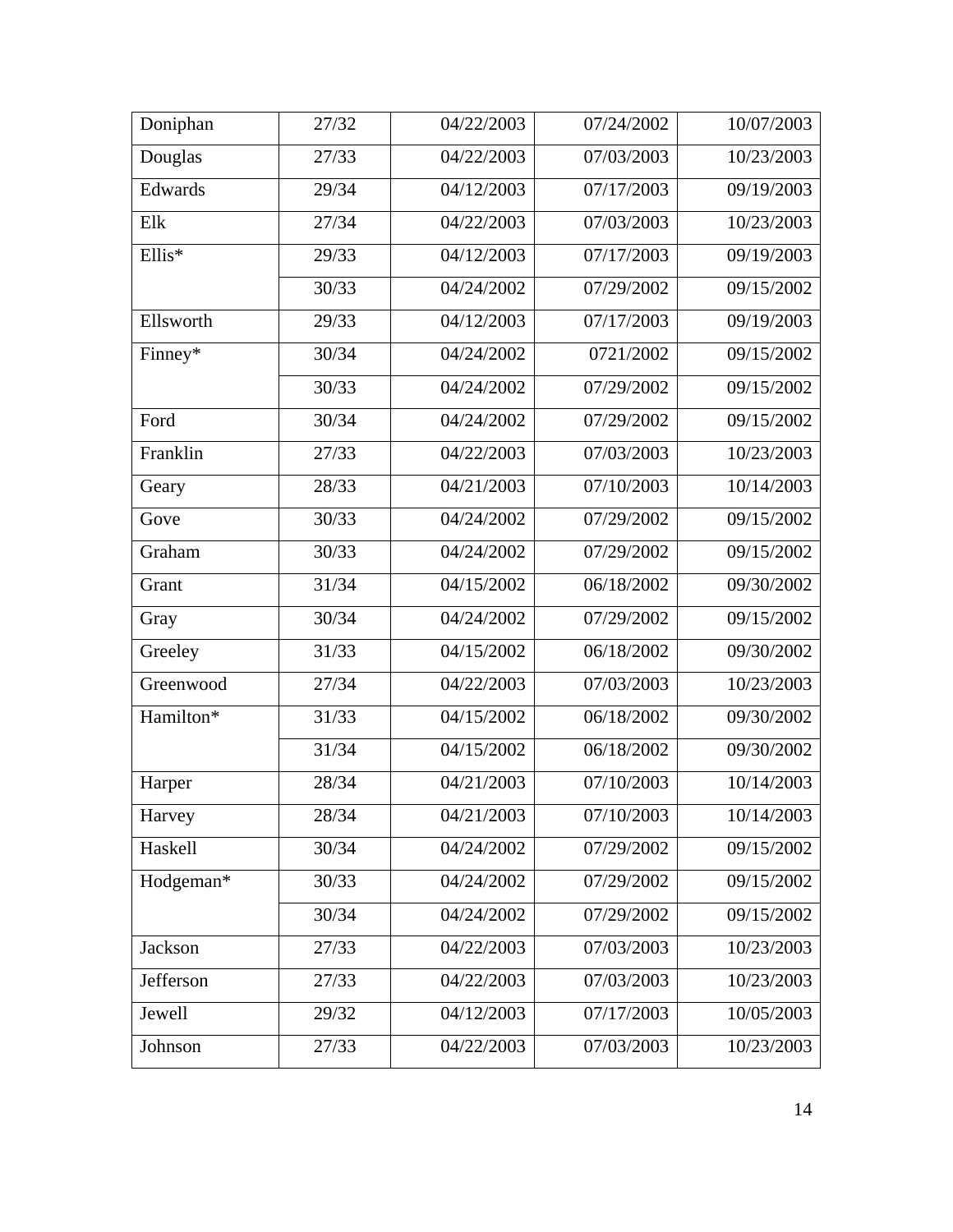| Kearny*     | 31/33 | 04/15/2002 | 06/18/2002 | 09/30/2002 |
|-------------|-------|------------|------------|------------|
|             | 31/34 | 04/15/2002 | 06/18/2002 | 09/30/2002 |
| Kingman*    | 28/34 | 04/21/2003 | 07/10/2003 | 10/14/2003 |
|             | 29/34 | 04/12/2003 | 07/17/2003 | 09/19/2003 |
| Kiowa       | 29/34 | 04/12/2003 | 07/17/2003 | 09/19/2003 |
| Labette     | 27/34 | 04/22/2003 | 07/03/2003 | 10/23/2003 |
| Lane        | 30/33 | 04/24/2002 | 07/29/2002 | 09/15/2002 |
| Leavenworth | 27/33 | 04/22/2003 | 07/03/2003 | 10/23/2003 |
| Lincoln     | 29/33 | 04/12/2003 | 07/17/2003 | 09/19/2003 |
| Linn*       | 26/34 | 04/28/2002 | 07/09/2002 | 10/05/2002 |
|             | 27/33 | 04/22/2003 | 07/03/2003 | 10/23/2003 |
| Logan       | 31/33 | 04/15/2002 | 06/18/2002 | 09/30/2002 |
| $Lyon*$     | 27/33 | 04/22/2003 | 07/03/2003 | 10/23/2003 |
|             | 27/34 | 04/22/2003 | 07/03/2003 | 10/23/2003 |
| Marion*     | 28/33 | 04/21/2003 | 07/10/2003 | 10/14/2003 |
|             | 28/34 | 04/21/2003 | 07/10/2003 | 10/14/2003 |
| Marshall    | 28/32 | 04/21/2003 | 07/10/2003 | 10/14/2003 |
| McPherson   | 28/33 | 04/21/2003 | 07/10/2003 | 10/14/2003 |
| Meade       | 30/34 | 04/24/2002 | 07/29/2002 | 09/15/2002 |
| Miami       | 27/33 | 04/22/2003 | 07/03/2003 | 10/23/2003 |
| Mitchell    | 29/33 | 04/12/2003 | 07/17/2003 | 09/19/2003 |
| Montgomery  | 27/34 | 04/22/2003 | 07/03/2003 | 10/23/2003 |
| Morris      | 28/33 | 04/21/2003 | 07/10/2003 | 10/14/2003 |
| Morton      | 31/34 | 04/15/2002 | 06/18/2002 | 09/30/2002 |
| Nemaha      | 28/32 | 04/21/2003 | 07/10/2003 | 10/14/2003 |
| Neosho      | 27/34 | 04/22/2003 | 07/03/2003 | 10/23/2003 |
| <b>Ness</b> | 30/33 | 04/24/2002 | 07/29/2002 | 09/15/2002 |
| Norton*     | 30/32 | 04/24/2002 | 07/29/2002 | 09/15/2002 |
|             | 30/33 | 04/24/2002 | 07/29/2002 | 09/15/2002 |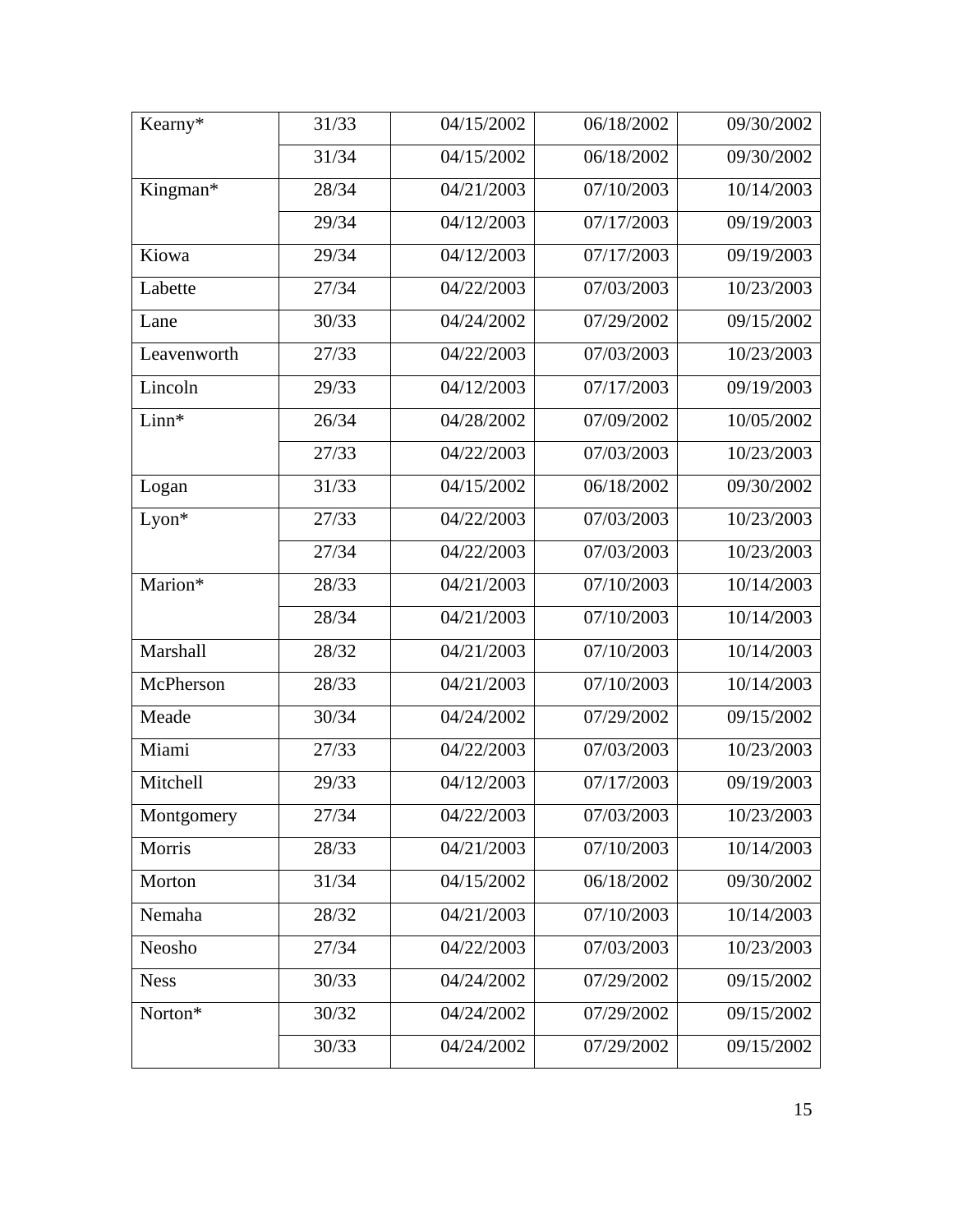| Osage        | 27/33 | 04/22/2003 | 07/03/2003 | 10/23/2003 |
|--------------|-------|------------|------------|------------|
| Osborne      | 29/33 | 04/12/2003 | 07/17/2003 | 09/19/2003 |
| Ottawa       | 28/33 | 04/21/2003 | 07/10/2003 | 10/14/2003 |
| Pawnee*      | 29/33 | 04/12/2003 | 07/17/2003 | 09/19/2003 |
|              | 29/34 | 04/12/2003 | 07/17/2003 | 09/19/2003 |
| Phillips     | 30/32 | 04/24/2002 | 07/29/2002 | 09/15/2002 |
| Pottawatomie | 28/33 | 04/21/2003 | 07/10/2003 | 10/14/2003 |
| Pratt        | 29/34 | 04/12/2003 | 07/17/2003 | 09/19/2003 |
| Rawlins      | 31/32 | 04/15/2002 | 07/20/2002 | 09/30/2002 |
| Reno*        | 28/34 | 04/21/2003 | 07/10/2003 | 10/14/2003 |
|              | 29/34 | 04/12/2003 | 07/17/2003 | 09/19/2003 |
| Republic     | 29/32 | 04/12/2003 | 07/17/2003 | 10/05/2003 |
| Rice         | 29/33 | 04/12/2003 | 07/17/2003 | 09/19/2003 |
| Riley        | 28/33 | 04/21/2003 | 07/10/2003 | 10/14/2003 |
| <b>Rooks</b> | 30/33 | 04/24/2002 | 07/29/2002 | 09/15/2002 |
| Rush         | 29/33 | 04/12/2003 | 07/17/2003 | 09/19/2003 |
| Russell      | 29/33 | 04/12/2003 | 07/17/2003 | 09/19/2003 |
| Saline       | 28/33 | 04/21/2003 | 07/10/2003 | 10/14/2003 |
| Scott        | 30/33 | 04/24/2002 | 07/29/2002 | 09/15/2002 |
| Sedgwick     | 28/34 | 04/21/2003 | 07/10/2003 | 10/14/2003 |
| Seward       | 30/34 | 04/24/2002 | 07/29/2002 | 09/15/2002 |
| Shawnee      | 27/33 | 04/22/2003 | 07/03/2003 | 10/23/2003 |
| Sheridan     | 30/33 | 04/24/2002 | 07/29/2002 | 09/15/2002 |
| Sherman      | 31/33 | 04/15/2002 | 06/18/2002 | 09/30/2002 |
| Smith*       | 29/32 | 04/12/2003 | 07/17/2003 | 10/05/2003 |
|              | 29/33 | 04/12/2003 | 07/17/2003 | 09/19/2003 |
| Stafford*    | 29/33 | 04/12/2003 | 07/17/2003 | 09/19/2003 |
|              | 29/34 | 04/12/2003 | 07/17/2003 | 09/19/2003 |
| Stanton      | 31/34 | 04/15/2002 | 06/18/2002 | 09/30/2002 |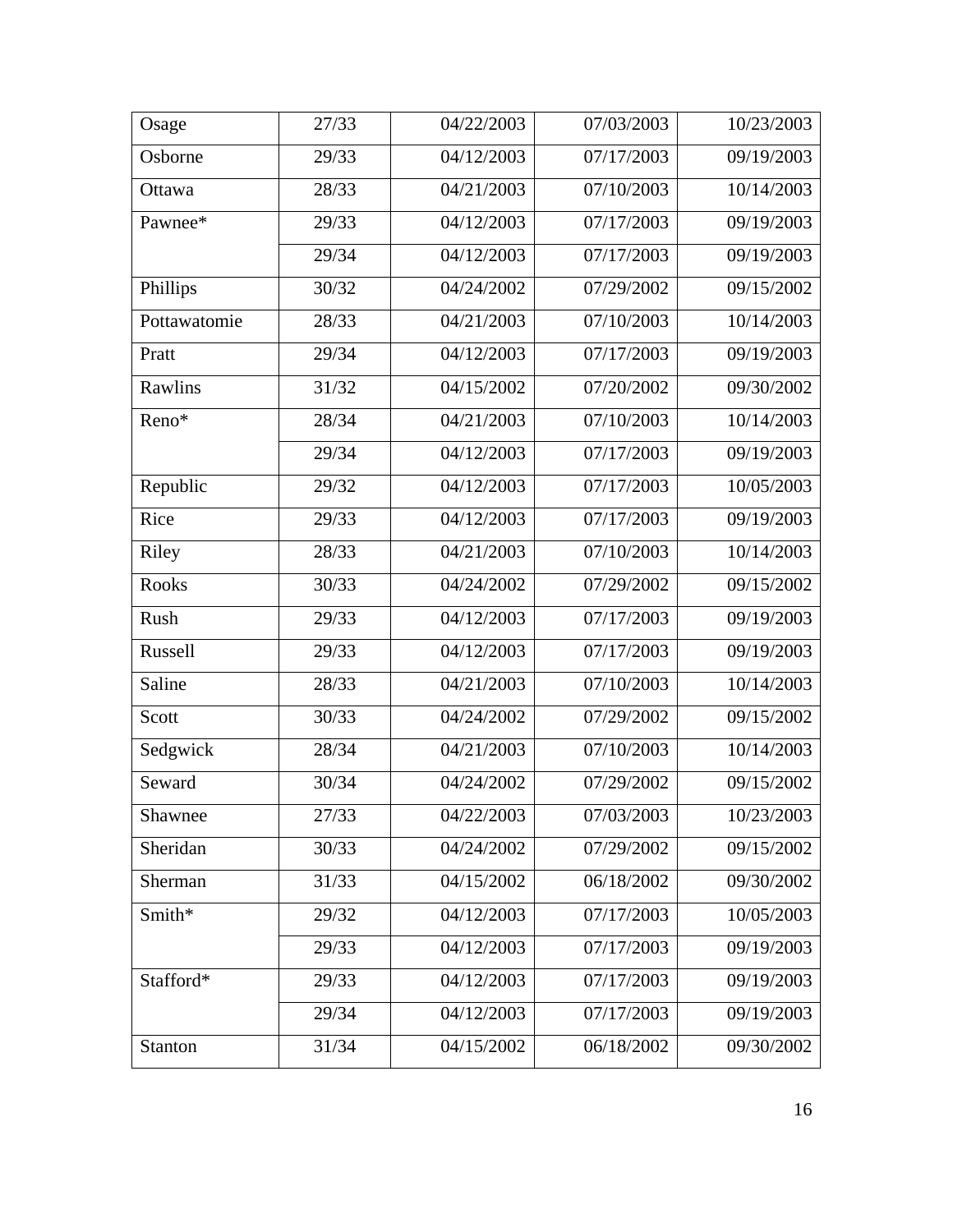| <b>Stevens</b> | 30/34 | 04/24/2002 | 07/29/2002 | 09/15/2002 |
|----------------|-------|------------|------------|------------|
| Sumner         | 28/34 | 04/21/2003 | 07/10/2003 | 10/14/2003 |
| <b>Thomas</b>  | 31/33 | 04/15/2002 | 06/18/2002 | 09/30/2002 |
| Trego          | 30/33 | 04/24/2002 | 07/29/2002 | 09/15/2002 |
| Wabaunsee*     | 27/33 | 04/22/2003 | 07/03/2003 | 10/23/2003 |
|                | 28/33 | 04/21/2003 | 07/10/2003 | 10/14/2003 |
| Wallace        | 31/33 | 04/15/2002 | 06/18/2002 | 09/30/2002 |
| Washington*    | 28/32 | 04/21/2003 | 07/10/2003 | 10/14/2003 |
|                | 28/33 | 04/21/2003 | 07/10/2003 | 10/14/2003 |
| Wichita        | 31/33 | 04/15/2002 | 06/18/2002 | 09/30/2002 |
| Wilson         | 27/34 | 04/22/2003 | 07/03/2003 | 10/23/2003 |
| Woodson        | 27/34 | 04/22/2003 | 07/03/2003 | 10/23/2003 |
| Wyandotte      | 27/33 | 04/22/2003 | 07/03/2003 | 10/23/2003 |

Counties that were split between two scenes are noted with an asterisk. Many split counties use two scenes from the same date. However, some split counties use scenes from two different dates.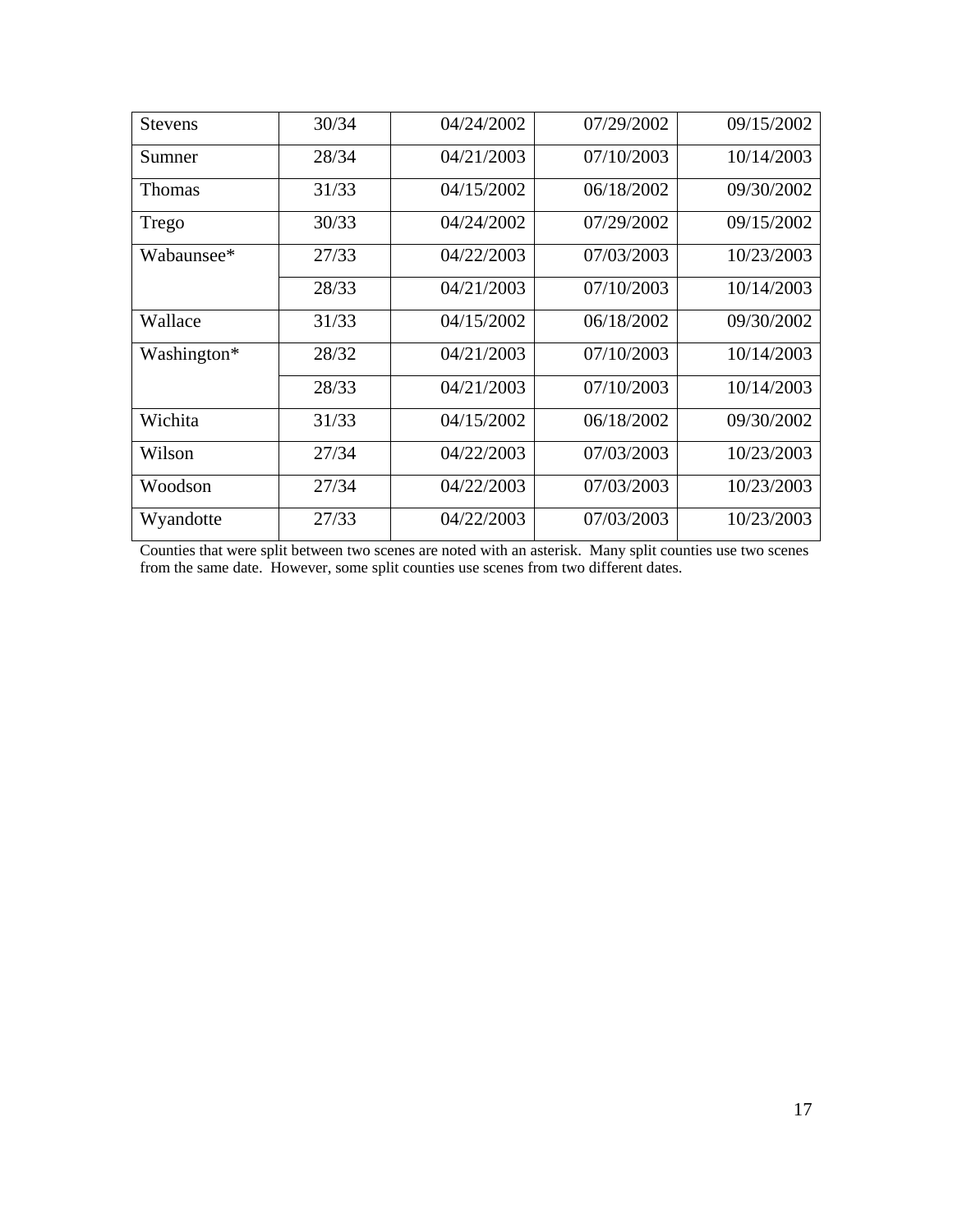**Appendix 2**  ASTER scene dates and locations in the KSID archive as of May 2004.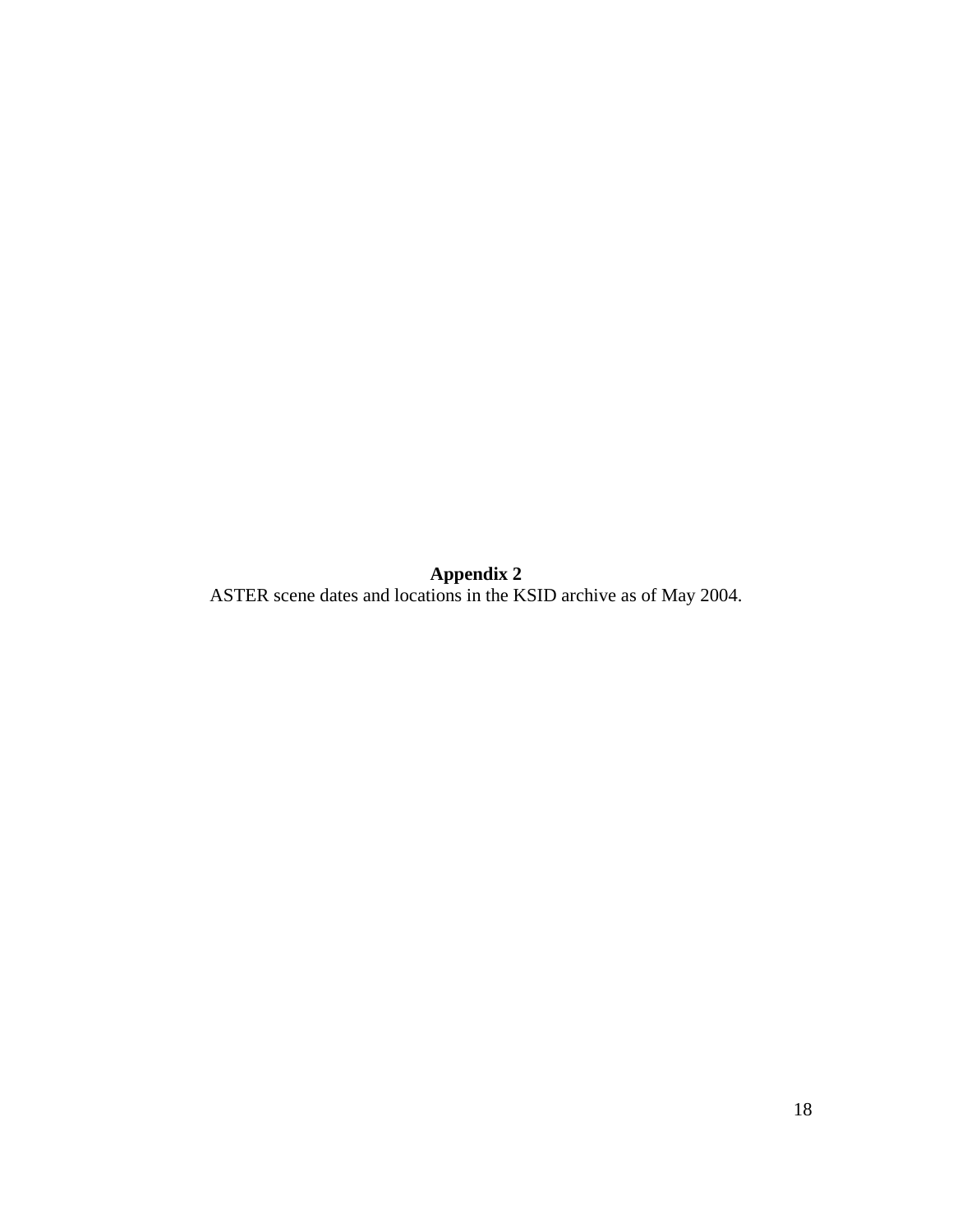| County          | <b>Date</b> | <b>Scene Name</b>         |
|-----------------|-------------|---------------------------|
| <b>Majority</b> |             |                           |
| <b>Barber</b>   | 05/16/2001  | Ba 051601fcc.tif          |
| Bourbon         | 04/25/2001  | Bb 042501fcc.tif          |
| Bourbon         | 06/12/2001  | Bb_ln_061201fcc.tif       |
| <b>Brown</b>    | 08/06/2001  | Br_dp_080601fcc.tif       |
| <b>Butler</b>   | 07/21/2001  | Bu_gw_cs_mn_072101fcc.tif |
| Cherokee        | 06/12/2001  | Ck 061201fcc.tif          |
| Cowley          | 08/29/2001  | Cl_082901fcc.tif          |
| Cheyenne        | 06/06/2001  | Cn_060601fcc.tif          |
| Cheyenne        | 06/15/2001  | Cn_ra_061501fcc.tif       |
| Cheyenne        | 06/15/2001  | Cn_ra_sh_th_061501fcc.tif |
| Chatauqua       | 08/06/2001  | Cq_080601fcc.tif          |
| Crawford        | 06/12/2001  | Cr_ck_061201fcc.tif       |
| Crawford        | 10/02/2001  | Cr ck 100201fcc.tif       |
| Douglas         | 08/06/2001  | Dg sn 080601fcc.tif       |
| Dickinson       | 10/16/2001  | Dk 101601fcc.tif          |
| Finney          | 06/24/2001  | $Fi$ gy_062401fcc.tif     |
| Greeley         | 06/15/2001  | Gl_wh_hm_061501fcc.tif    |
| Gove            | 06/24/2001  | Go sh 06242001fcc.tif     |
| Grant           | 05/23/2001  | Gt_st_mt_sv_052301fcc.tif |
| Greenwood       | 08/06/2001  | Gw_wo_wl_080601fcc.tif    |
| Gray            | 04/30/2001  | Gy_fi_hg_043001fcc.tif    |
| Gray            | 04/30/2001  | Gy_fo_043001fcc.tif       |
| Hamilton        | 06/15/2001  | Hm st 061501fcc.tif       |
| Harper          | 10/16/2001  | Hp_su_101601fcc.tif       |
| Haskell         | 06/24/2001  | $Hs$ _sw_sv_062401fcc.tif |
| Jewell          | 12/01/2001  | Jw_sm_120101fcc.tif       |
| Lane            | 06/24/2001  | Le_sc_fi_ns_062401fcc.tif |
| Logan           | 05/23/2001  | Lg_go_052301fcc.tif       |
| Meade           | 04/30/2001  | Me_sw_043001fcc.tif       |
| Montgomery      | 08/06/2001  | Mg_ek_cq_wl_080601fcc.tif |
| Morris          | 07/21/2001  | Mr cs ly 072101fcc.tif    |
| Marshall        | 07/21/2001  | Ms nm 072101fcc.tif       |
| Morton          | 05/23/2001  | $Mt$ _sv_052301fcc.tif    |
| Nemaha          | 07/21/2001  | Nm_pt_072101fcc.tif       |
| <b>Ness</b>     | 04/30/2001  | Ns le tr 043001fcc.tif    |
| Norton          | 04/30/2001  | Nt 043001fcc.tif          |
| Norton          | 06/24/2001  | Nt dc 062401fcc.tif       |
| Norton          | 04/30/2001  | Nt pl 043001fcc.tif       |
| Osage           | 08/06/2001  | Os_cf_080601fcc.tif       |
| Rawlins         | 05/23/2001  | Ra dc 052301fcc.tif       |